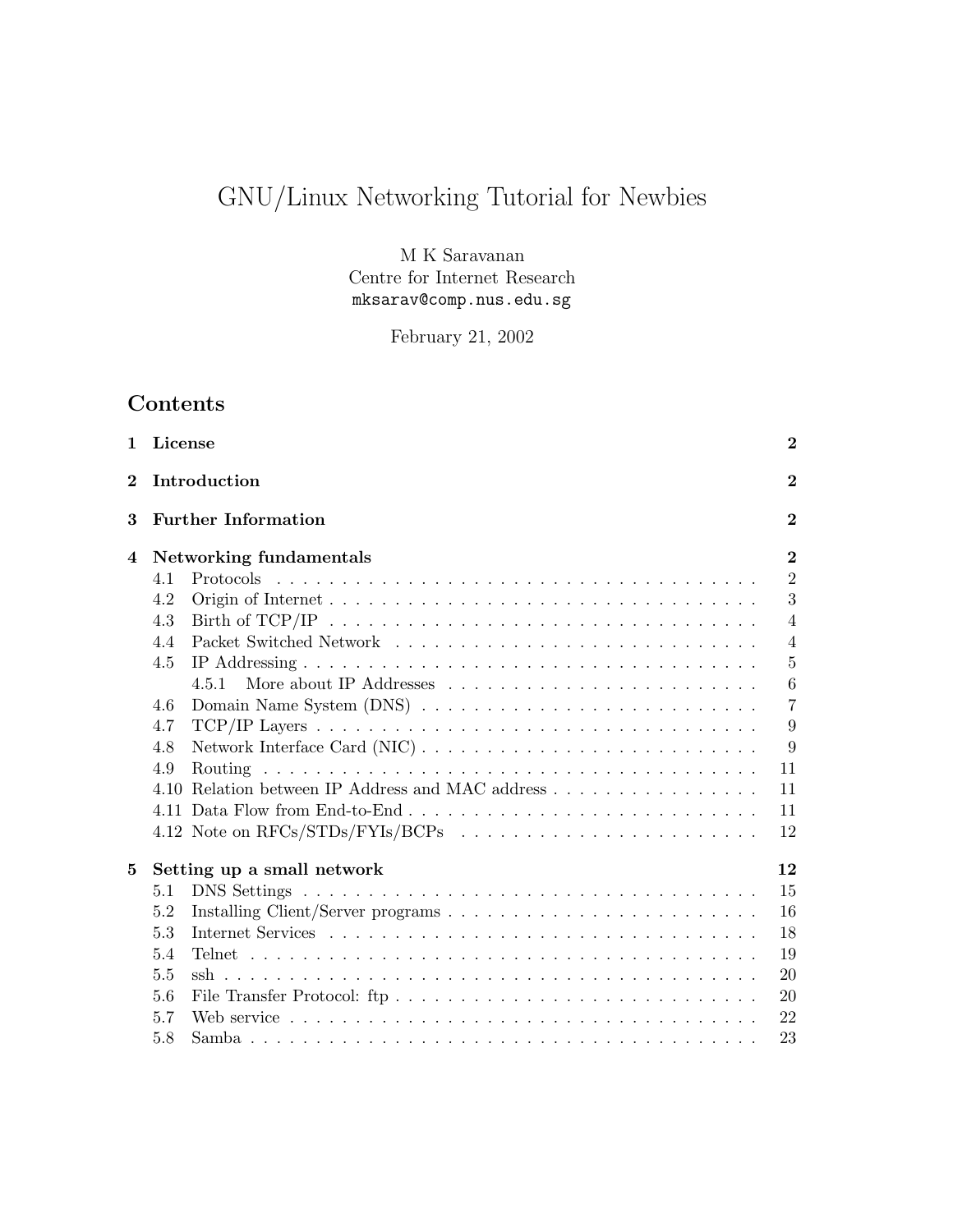|  | 6 Network Troubleshooting Utilities |  |
|--|-------------------------------------|--|
|  |                                     |  |
|  |                                     |  |
|  |                                     |  |
|  |                                     |  |
|  |                                     |  |
|  |                                     |  |
|  | 7 Before THE END                    |  |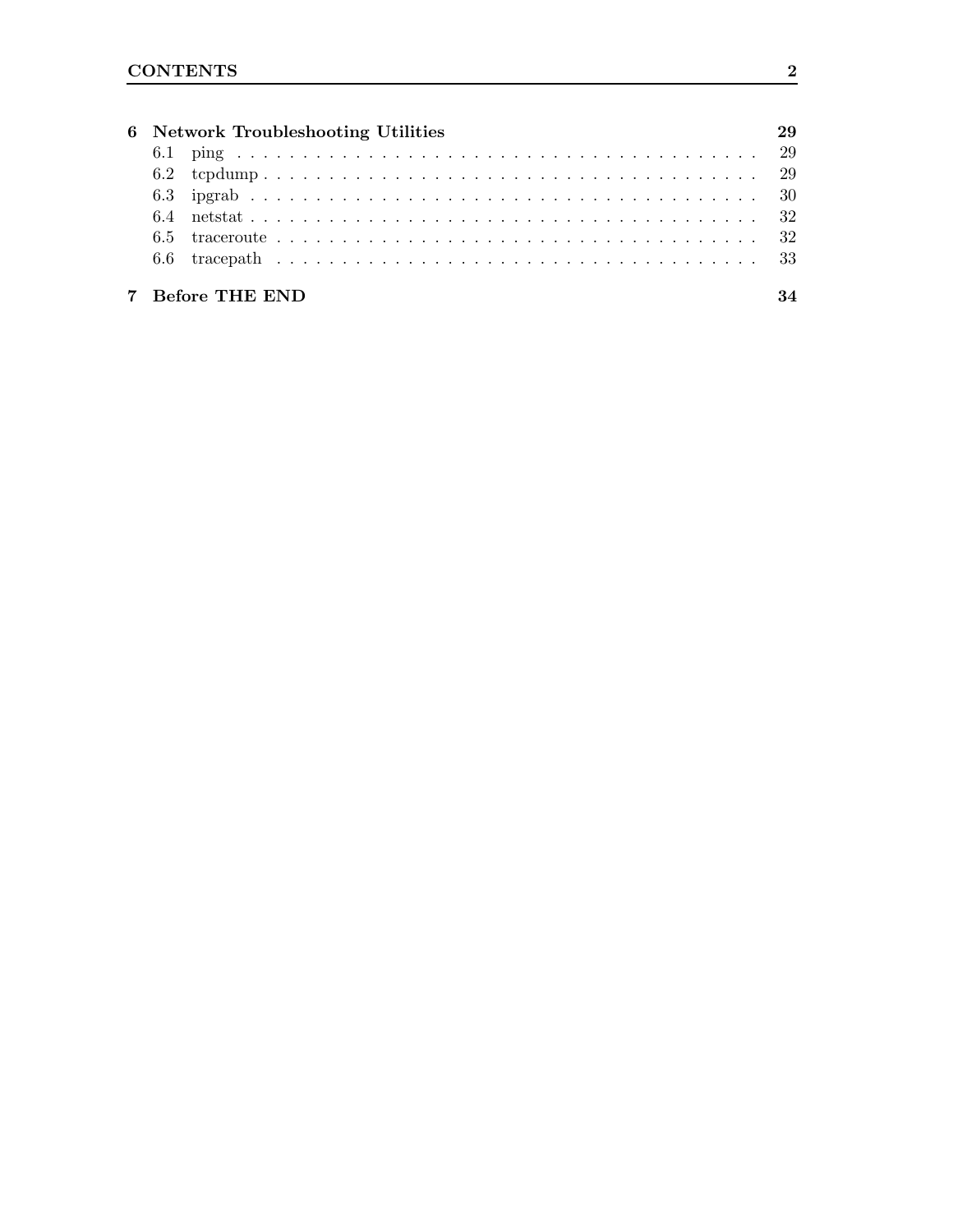# 1 License

Copyright (c) 2002 M K Saravanan

Permission is granted to copy, distribute and/or modify this document under the terms of the GNU Free Documentation License, Version 1.1 or any later version published by the Free Software Foundation; with no Invariant Sections, no Front-Cover Texts and no Back-Cover Texts. A copy of the license is available at http://www.gnu.org/copyleft/fdl.txt.

# 2 Introduction

This tutorial assumes that you already know the basics of GNU/Linux. It won't teach you the basic things like editing a file, cp, rm, etc. . . Throughout the tutorial we will assume Redhat 7.2 distribution though the commands are similar in other distribution. This tutorial will teach you only the very minimum basics of networking. I will try to update this guide whenever i get free time. You can download the latest copy of this tutorial at http://mksarav.tripod.com.

# 3 Further Information

A large number of tutorials are available for GNU/Linux on all possible topics. Kindly do a GNU/Linux google search at http://www.google.com/linux. To start with you can go through the following HOWTOs:

- LINUX: Rute User's Tutorial and Exposition by Paul Sheer http://rute.sourceforge.net
- DOS-Win-to-Linux-HOWTO
- Unix-and-Internet-Fundamentals-HOWTO
- RFC#1180 A TCP/IP Tutorial
- Networking-Overview-HOWTO

You can download all the HOWTOs and mini-HOWTOs from http://www.linuxdoc. org. Most of the time the answer for the question you are asking will be available by doing a google search at http://groups.google.com. Please don't expect spoon-feeding. Be prepared to go through man pages first whenever you are in doubt.

# 4 Networking fundamentals

# 4.1 Protocols

If you want to share the resources available in various computers (hardware as well as software), then through some means we can connect all of them and make use of the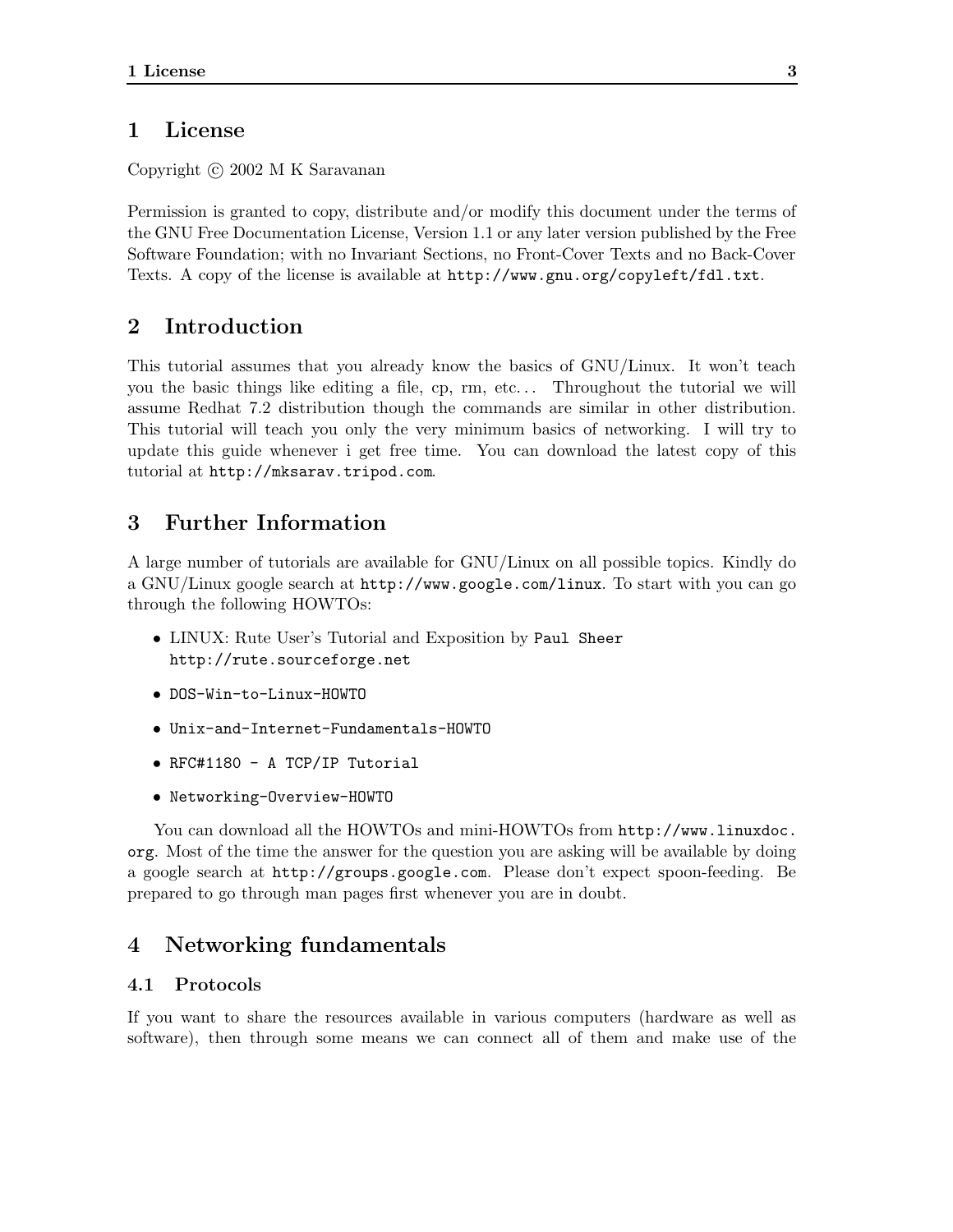available resources with each other. We call the interconnection of all these computers as a Network. To connect two computer with each other, first they should understand what the other computer is saying. Say, if you talk in chinese and the opposite guy in Russian, then both of you won't understand what each other is saying. To solve this problem say both of you are following a rule: each should employ a translator whose common language is english. Then you can establish communication with each other like:



Since you followed a rule here, both of you are now able to communicate. Here the rule is: Employ a translator whose common language is english. In networking terminology, a set of rules is often called a PROTOCOL. Thus if both of you follow a common protocol, you can establish communication with each other. This is what happening in a computer network. Thus to establish communication with two computers, both of them must follow a common protocol.

# 4.2 Origin of Internet

GNU/Linux supports a wide variety of networking protocols. However, TCP/IP is the de-facto standard protocol for networking. Before actually discussing about TCP/IP, let us go through some brief history about how this wonderful protocol came into existence.

On 4th October 1957, the world first satellite SPUTNIK was launched by USSR. This created added tension to the cold war between USSR & US at that time. USDoD (United States Department of Defence) decided to increase the research activities in space programme, and also to integrate the resources and sharing of valuable data spreaded across various research labs. To increase sharing of resources, USDoD started a project called ARPANET (Advanced Research Project Agency NETwork). The then US president "Dwight D Eisenhower" saw the need for the ARPA. In 1962, Dr.J.C.R. Licklider was chosen to head ARPA's research in improving the military's use of computer technology.

The main goals of ARPANET were:

- To increase the sharing of resources, ARPA began coordinating the developments of a vendor-independent network to tie the major research sites together. The need for a vendor-independent network was the first priority, since each facility used different computers with proprietary networking technology. In 1968, work began on a private packet-switched network, which eventually became known as ARPANET (Mother of Internet).
- During those days, Centralised Circuit-Switched network, involving dedicated endto-end connections between two specific sites, were used. In contrast, the ARPANET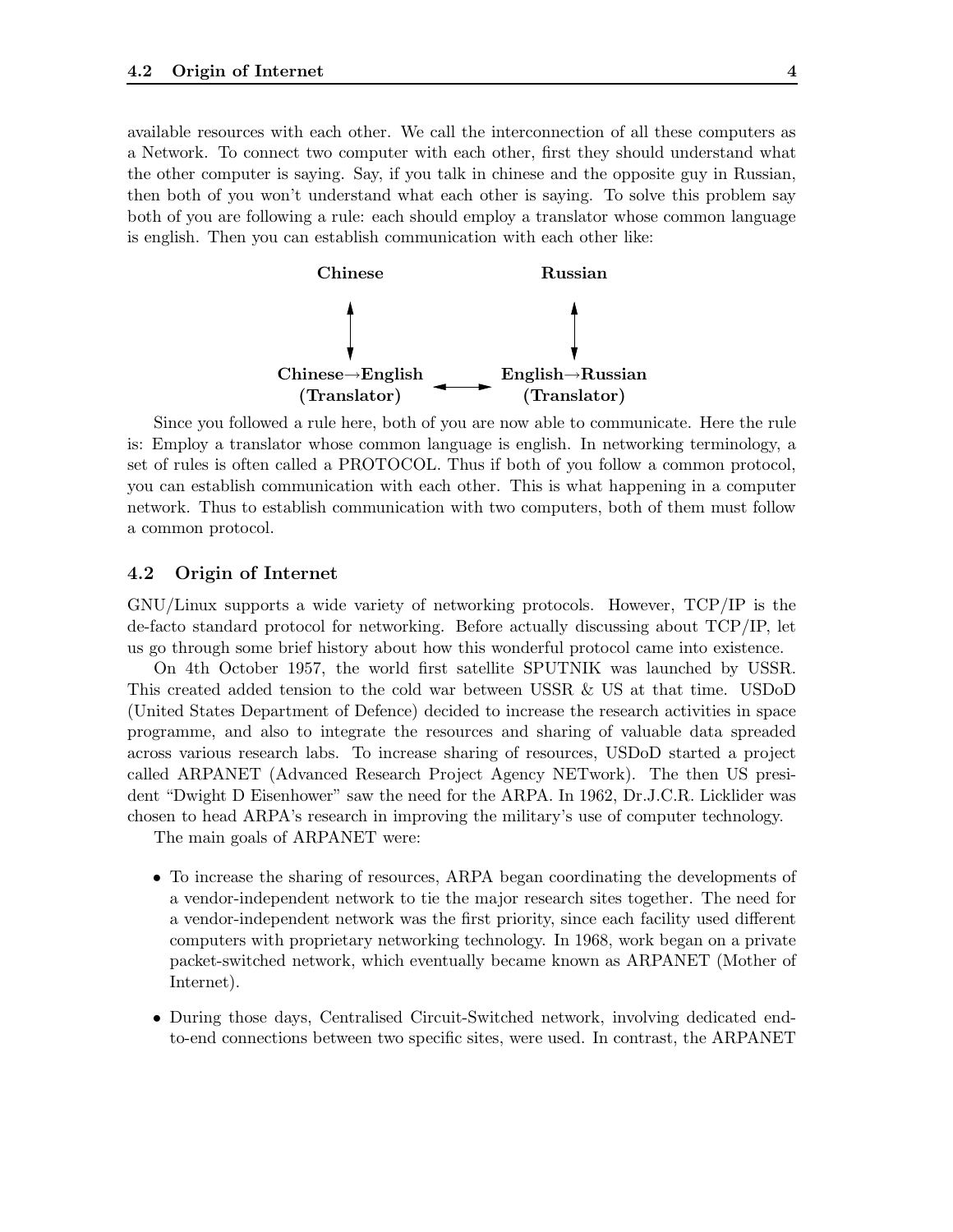tried to build a De-Centralised network, allowing organisations to interconnect into a mesh-like topology. This way the data can be sent from one computer to another using a variety of different routes. Such a network will survive war-time attack ensuring high reliability due to its decentralised nature.

# 4.3 Birth of TCP/IP

In order to create a vendor-independent network, i.e. to establish communications between different hardware platforms, we need to follow a certain set of procedures. ARPANET team came up with a new protocol called TCP/IP (Transmission Control Protocol/Internet Protocol).

TCP/IP Protocol Suite is a collection of various protocols like TCP, IP, ARP, RARP, ICMP, etc... Since TCP & IP forms the core of these protocols, the entire protocol suite itself named as TCP/IP. So, whenever you see the word TCP/IP, remember it is a set of protocols.

Once TCP/IP is installed in each computer, we can easily create a vendor-independent network.



Slowly TCP/IP became the de-facto standard for Internet Communications. Nowadays almost all the Intranet also started using TCP/IP. But remember TCP/IP is not the only protocol available for networking. Several other protocols like IPX/SPX, AppleTalk Protocol, etc. . . are also in use.

If you install TCP/IP in all the computers then you can establish communication with each other by properly configuring each of them. GNU/Linux comes with inbuilt TCP/IP support in the kernel. So you don't have to do anything special to install TCP/IP.

## 4.4 Packet Switched Network

To establish communication between two computers, traditionally circuit-swtiched mechanism were used which involves dedicated end-to-end connection between two sites. To overcome the problems of Circuit-Switching (war-time attack: no inbuilt fault-tolerance in centralised network), Packet Switching Mechanism was formulated by ARPANET which ensures fault-tolerance due to its decentralised nature.

The data to be sent, will be divided into small packets, each consisting of a HEADER and a FOOTER information. For. e.g. a 10KB data can be broken into ten 1KB packets.

The HEADER will contain source computer (IP) Address, Destination Computer (IP) Address, CRC (Cyclic Redundancy Checksum), TTL (Time To Live), etc. . .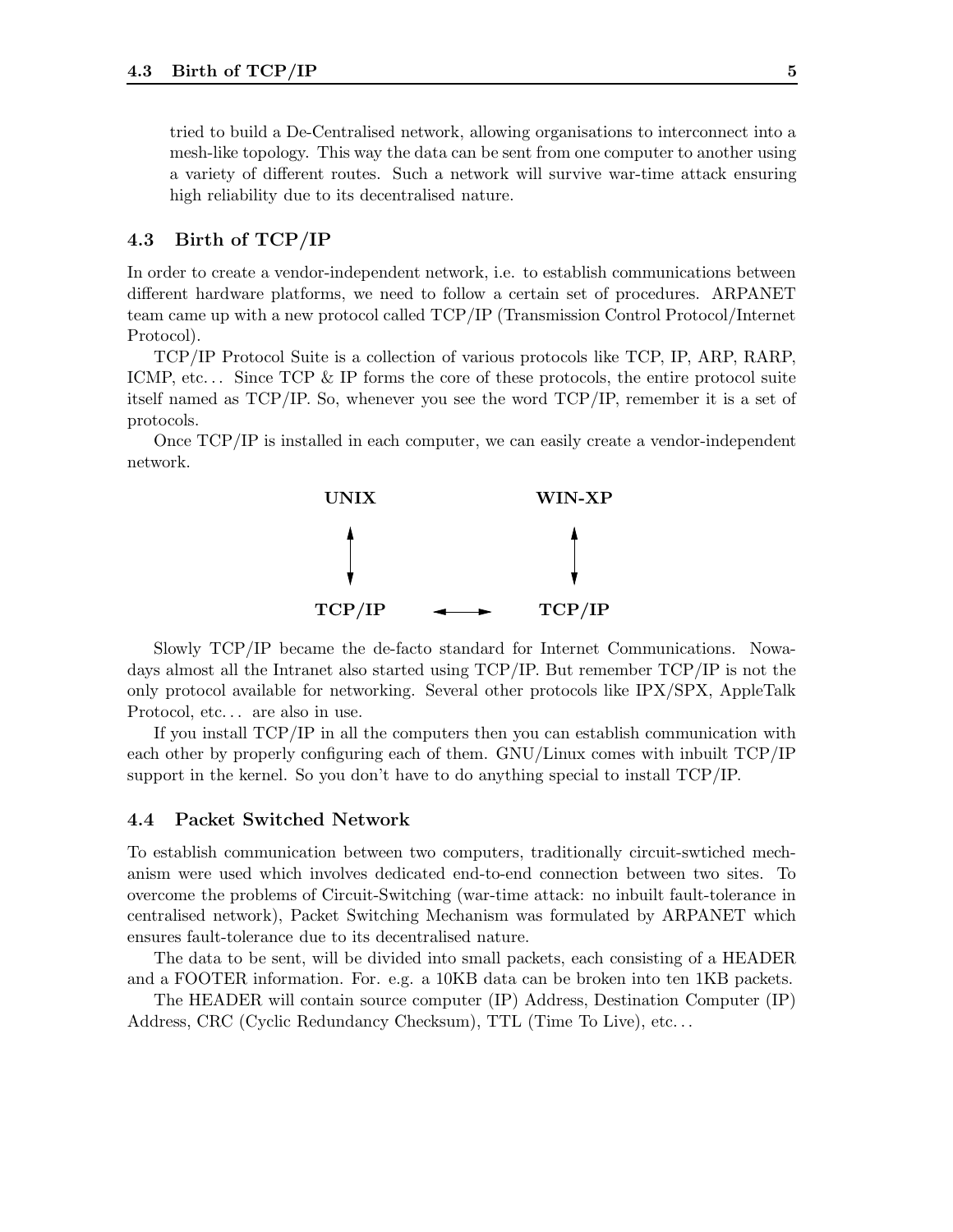## 4.5 IP Addressing

To uniquely identify a computer in a network, a new addressing scheme was introduced called "IP Addressing". According to this, each computer will be identified by a unique IP address made up of 32 bits. For simplicity, it is usually written in "Dotted Decimal Notation" where each octet in the IP address will be written in decimal form. For e.g.

11001010 00110110 00000110 00010100 is written as 202.54.6.20

IP Addresses are classified as follows:

IP Address Classification (IPv4)

Class-A: 0xxxxxxx xxxxxxxx xxxxxxxx xxxxxxxx 0####### %%%%%%%% %%%%%%%% %%%%%%%% Class-B: 10xxxxxx xxxxxxxx xxxxxxxx xxxxxxxx 10###### ######## %%%%%%%% %%%%%%%% Class-C: 110xxxxx xxxxxxxx xxxxxxxx xxxxxxxx 110##### ######## ######## %%%%%%%% Class-D: 1110xxxx xxxxxxxx xxxxxxxx xxxxxxxx Class-E: 11110xxx xxxxxxxx xxxxxxxx xxxxxxxx x - can be either 0 or 1 # - constitute Net Id. % - constitute Host Id.

The different classes of IP addresses are discriminated by their MSB bits. Out of these, Class-E is reserved for future use and Class-D is meant for "Multicast Group Ids". If we send a packet to all the host in a network, then we will call it as broadcast. Instead if we send only to a group of host within a network, then it is called multicast.

Each of the Class-A, B, & C addresses are further logically divided into two parts namely, "Net id." and "Host id.". For e.g. consider,

#### 202.54.6.20 - 11001010 00110110 00000110 00010100

since the address starts with MSB 110, it belongs to Class-C. In Class-C the first three octet with MSBs 110 will form the network id. and the last octet is the host id. Therefore the net id is: 202.54.6 and 20 is the host id.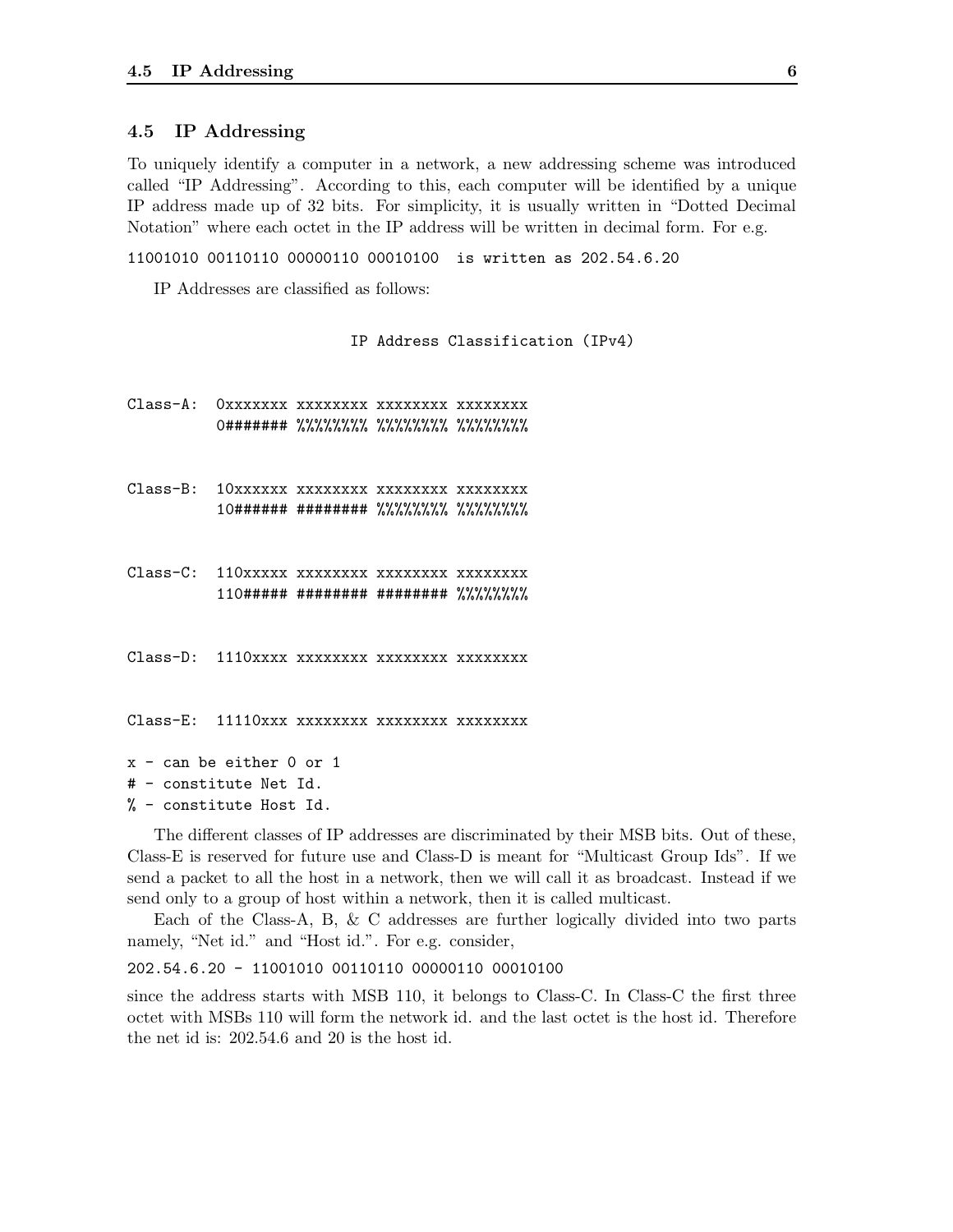#### 4.5.1 More about IP Addresses

IP Addresses are issued by InterNIC (Inter Network Information Centre), a US based Non-Profitable Organisation. Nowadays, countrywise agencies are also coordinating with InterNIC to get you the IP addresses.

The current IP Addressing that we are following is called IPv4 (IP Version 4) which uses 32 bit IP addresses. At first instance, you may think that we are having a large IP addr. space.

 $2^{32} = 4294967296$  IP addresses. But in reality, due to the nature of IP Address classification we can only use the following IP addresses:

#### IPv4 Address Space

| $Class-A: 0.0.0.0$ |  | to 127.255.255.255                        |
|--------------------|--|-------------------------------------------|
|                    |  | Class-B: 128.0.0.0 to 191.255.255.255     |
|                    |  | Class-C: 192.0.0.0 to 223.255.255.255     |
|                    |  | Class-D: $224.0.0.0$ to $239.255.255.255$ |
|                    |  | Class-E: 240.0.0.0 to 247.255.255.255     |

Thus, we are actually having  $\langle 2^{32} \rangle$  IP Addr. Further Class-E addr. are reserved for future use and Class-D is meant for "Multicast Group Ids.". Therefore for any practical usage we are left with Class-A, B and C IP Address space. After the introduction of World Wide Web (WWW) in 1990's by Tim Berners Lee, the growth rate of number of hosts on Internet started becoming exponential. Unfortunately the IPv4 address classification are not planned appropriately to tackle the enormous growth rate of various capacity networks on Internet.

To understand the Net id., consider a University Network. If it want to put a server in each dept. and connect all the departments with Internet, it may easily need 150 to 200 IP addresses approximately. Instead of getting individual IP addr. eachtime we introduce a new server, it is good to get a Class-C (the nearest match) Net Id. like 202.54.7.0. For a given Class-C net id. you can connect a maximum of 254 hosts. For e.g. let us take 202.54.7.0 - Class-C Network Id. (imaginary) representing the Univ. N/W. To this network, now we can connect a max.of 254 hosts with IP addr. from:

#### 202.54.7.1 to 202.54.7.254

All one's (binary) in the host portion of a Net Id. is a special IP address called "Net Directed BROADCAST IP Address". Thus in our case, 202.54.7.255 is the Broadcast IP Addr. for the Univ. N/W. Any packet with this IP addr. as destination will reach all the hosts in the Univ. N/W (Hence the name Broadcast).

Given an IP address, to extract the network id. from it, "netmask" are used. For e.g. to extract the net id. portion from a Class C address, say 202.54.6.20, we need to do a binary AND operation with the first 24 most significant bits. Remember in Class-C, the first 24 MSBs will form the network id. Let us work out an example.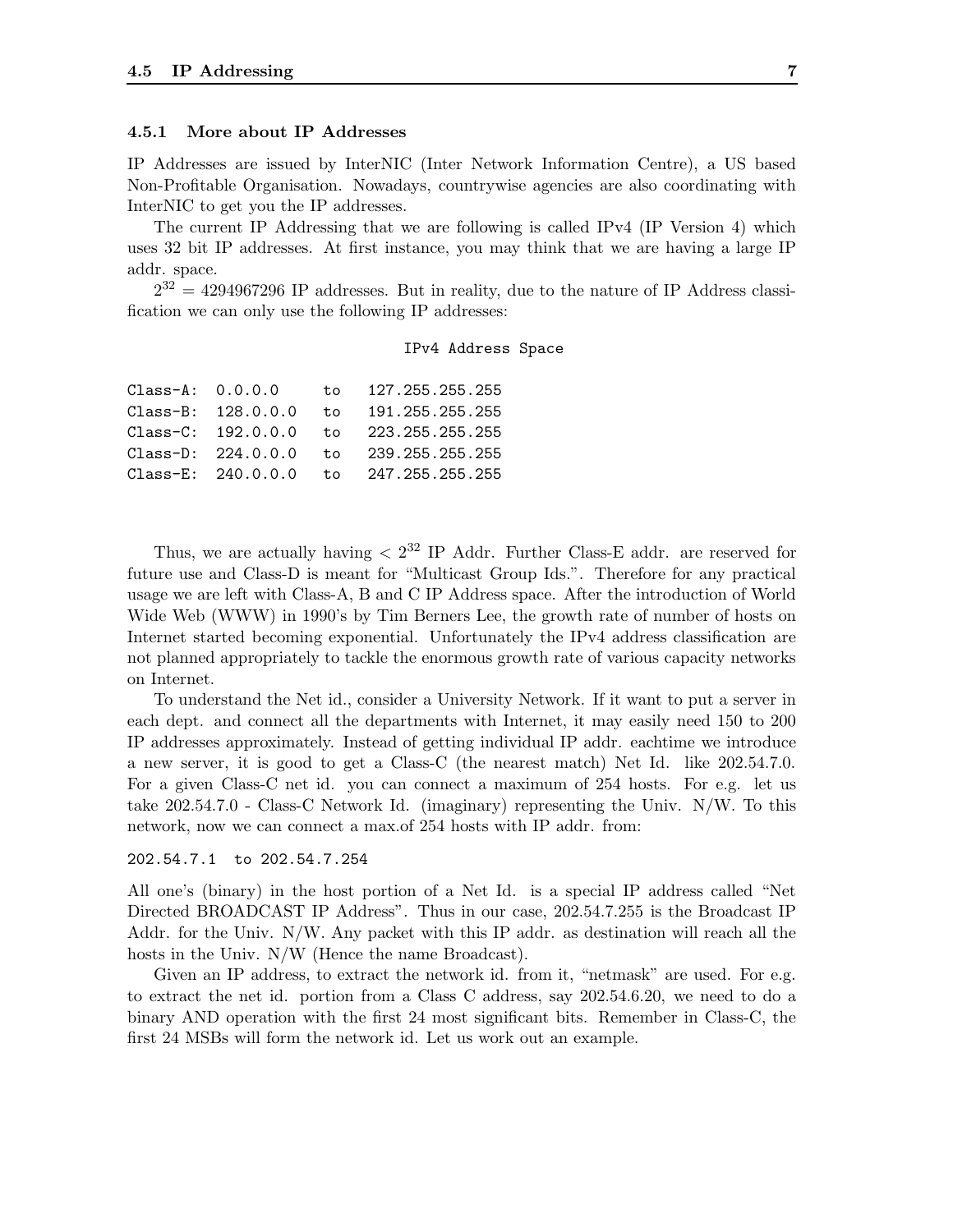Private Network Ids.

| Class-A: (1 network id)                                       | 10.x.x.x |  |
|---------------------------------------------------------------|----------|--|
| Class-B: $(16$ network ids) $172.16.x.x$ to $172.31.x.x$      |          |  |
| Class-C: $(256$ network ids) $192.168.0.x$ to $192.168.255.x$ |          |  |

Example: Calculating the netmask

| Class-C IP address: $202.54.6.20$ --> 11001010 00110110 00000110 00010100  |  |                                                  |  |  |
|----------------------------------------------------------------------------|--|--------------------------------------------------|--|--|
| Netmask for Class-C: 255.255.255.0 --> 11111111 11111111 11111111 00000000 |  |                                                  |  |  |
|                                                                            |  |                                                  |  |  |
|                                                                            |  |                                                  |  |  |
| AND operation result: 202.54.6.0                                           |  | $\leftarrow$ 11001010 00110110 00000110 00000000 |  |  |

To obtain the netmask for a given IP address, count the number of bits which forms the network id.. Then netmask can be obtained by writing that many number of binary ones starting from the first MSB and leaving the remaining bits as binary zeroes.

Due to the exponential growth of Internet, IP addresses started exhausting drastically. Within few years from now, we don't have any more addresses available in IPv4. To solve this problem, the Internet Engineering Task Force (IETF) came up with a new version of Internet Protocol called IPv6. IPv6 addresses are 128 bits wide and won't be exhausted in the foreseeable future. The transition to IPv6 will take considerable amount of time and will happen slowly. Several mechanism are being proposed for IPv4 & IPv6 interoperability till the whole world changes to IPv6. In the mean time, to prevent the quick exhaustion of IPv4 addresses, IP subnetting and CIDR (ClassLess Inter Domain Routing) techniques are introduced.

IP addresses are globally unique. That means, no two host on the Internet will have the same IP address. But in real life, we may need to have private networks within the organisation. Depending upon the organisation policy, these private network may or may not be merged with the Internet in the future. In IPv4, it is not possible to assign a unique IP address to each and every host on the Planet. Thus the following network ids. are reserved for private networking purpose.

Anybody can use the above addresses, to setup their own private networks. On Internet you will never find these IP addresses; if you – then your router is not configured properly.

#### 4.6 Domain Name System (DNS)

To easily remember the IP addresses, a new scheme called "Domain Name System" (DNS in short) was introduced. According to DNS, each IP address will be assigned an unique name called Domain Name. For e.g., the domain name of 202.54.6.20 is:

IP Addr: 202.54.6.20 <==> md2.vsnl.net.in (Domain Name)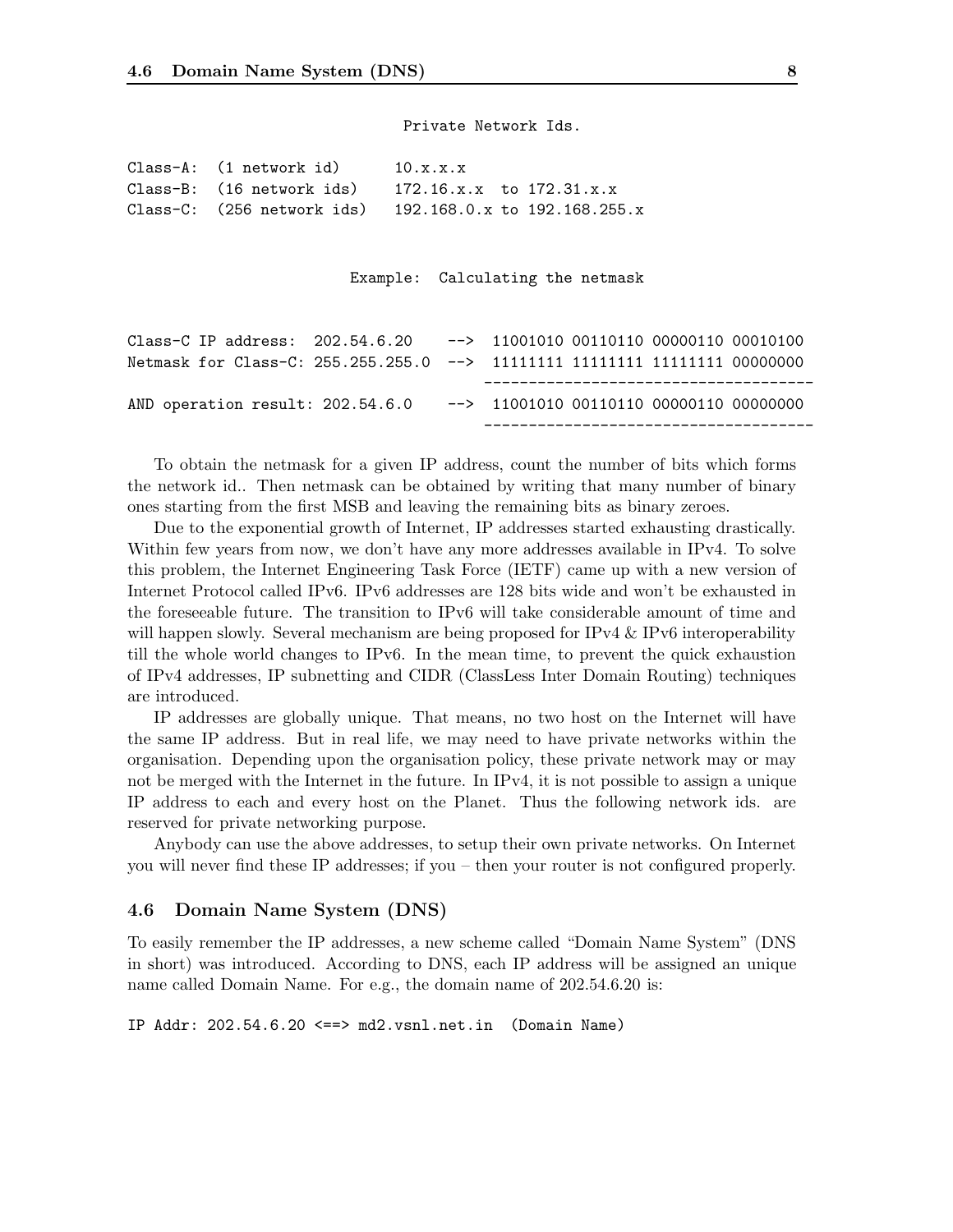IP Addr. follows Left to Right hierarchy whereas the DN follows Right to Left hierarchy. The Domain Names can be made up of two or more words separated by dot. e.g. domain names are:

www.mitindia.edu www.comp.nus.edu.sg ftp.gnu.org chn.vsnl.net.in

For Administrative and maintenance purposes, a set of Top Level Domains (TLD) were introduced.



DNS - Top Level Domains (TLD)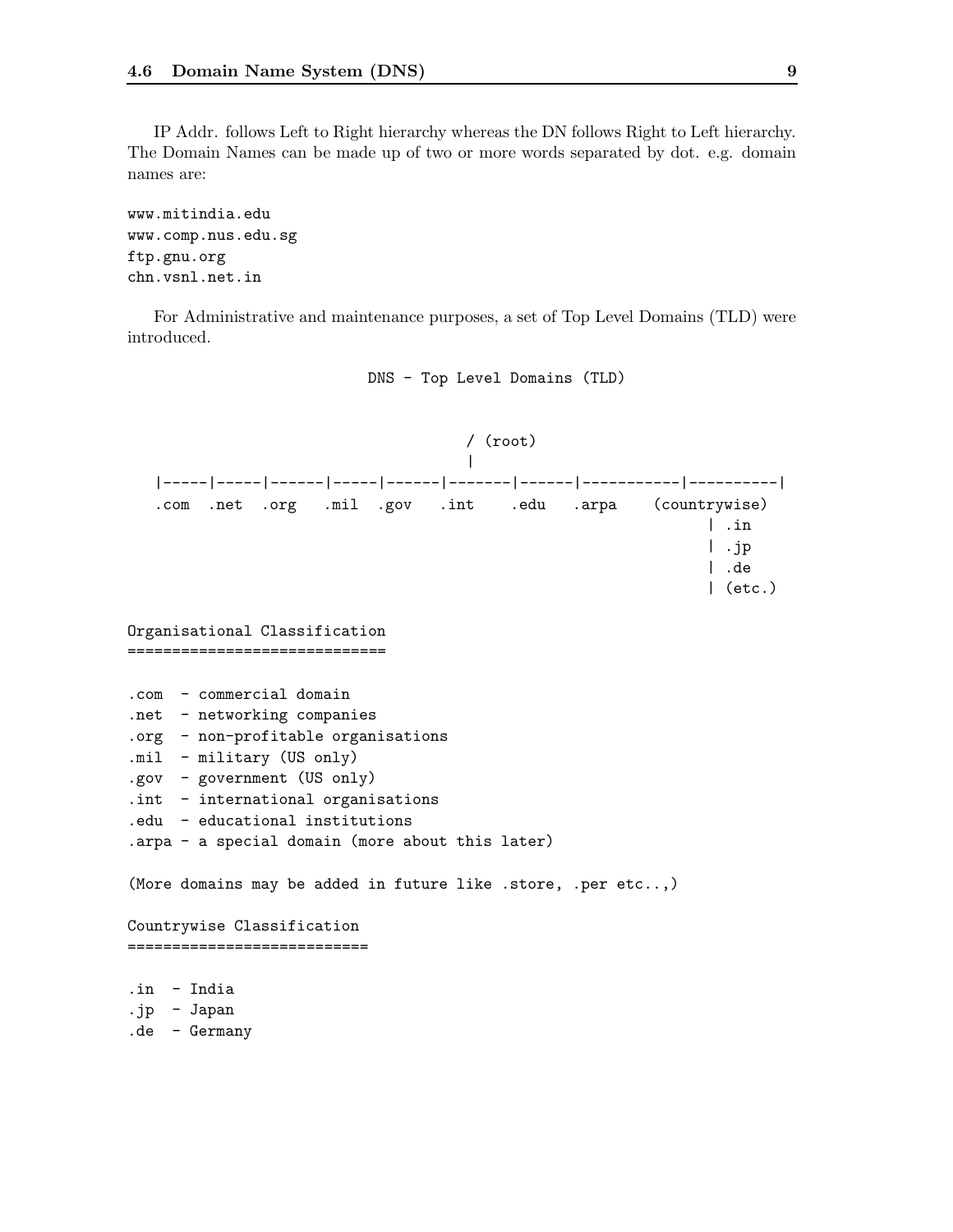.ru - Russia .sg - Singapore .my - Malaysia etc..,

It is the job of the Network Administrator to maintain a server called DNS server in each network. The DNS server will maintain a table of Domain Name & IP Address Pairs of all the hosts in that network. Normally the ISPs (Internet Service Provider) will maintain atleast two DNS servers namely Primary and Secondary (for backup purpose). DNS as a whole is a distributed database. No single host on the Internet will maintain the DN, IP Address pairs of all hosts exists on the Internet.

# 4.7 TCP/IP Layers

To standardise the networking protocols, the ISO (International Standardisation Organisation) cameup with a generic protocol model called "OSI Reference Model". OSI stands for Open System Interconnection. In a typical OSI reference Model, a protocol can be represented by 7 layers whereas in TCP/IP actually there are only 4 layers. Remember TCP/IP came into existence much before OSI Model and hence became a defacto standard for Internetworking. In TCP/IP Application Layer take care of the job of Presentation  $\&$ Session Layer if needed & Link Layer partly take care of the job of Physical Layer.

Note: Some authors may logically represent the Physical Layer function as the fifth Layer in TCP/IP Model.

| 7 Layer - OSI Model      | 4 Layer - TCP/IP Model |  |
|--------------------------|------------------------|--|
| (7) * Application Layer  | * Application Layer    |  |
| (6) * Presentation Layer | "                      |  |
| (5) * Session Layer      | $^{\prime\prime}$      |  |
| $(4)$ * Transport Layer  | * Transport Layer      |  |
| (3) * Network Layer      | * Network Layer        |  |
| (2) * Data Link Layer    | * Link Layer           |  |
| $(1)$ * Physical Layer   | $^{\prime\prime}$      |  |

The logical structure of the TCP/IP layers can be represented as shown in the figure. This figure was taken from RFC#1180 and slightly modified to include ICMP and IGMP.

#### 4.8 Network Interface Card (NIC)

To connect each host to the network, we need a network interface card (NIC). Depending on the technology used at Data Link layer like Ethernet, IBM Token Ring etc. . . We can have a variety of network interface cards. However ethernet technology is most popular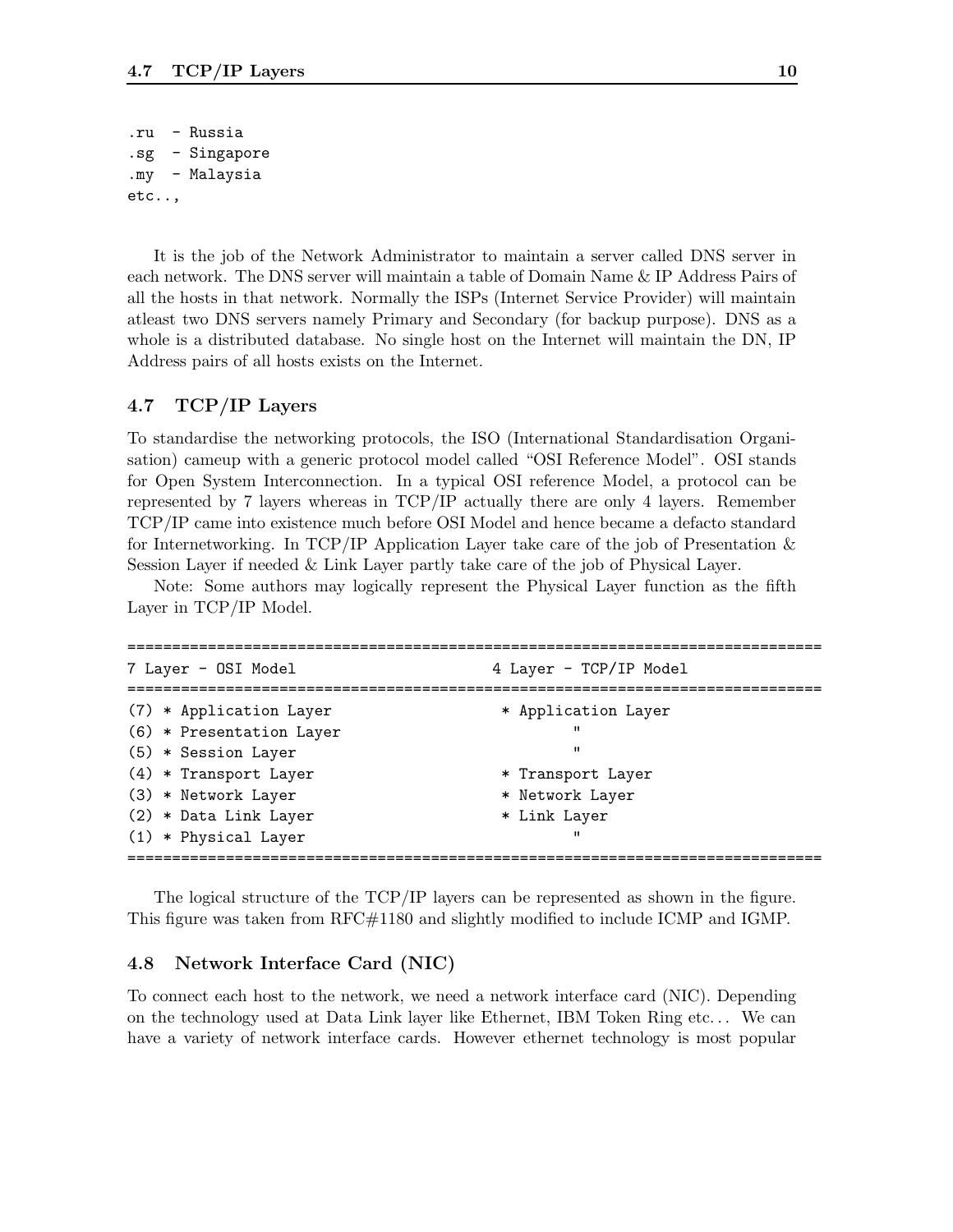

----------------------------

Ethernet Cable

Figure: Basic TCP/IP Network Node

# ACRONYMS USED:

==============

ftp: file transfer protocol SNMP: Simple Network Management Protocol DNS: Domain Name System TCP: Transmission Control Protocol UDP: User Datagram Protocol ICMP: Internet Control Message Protocol IGMP: Internet Group Management Protocol ARP: Address Resolution Protocol RARP: Reverse Address Resolution Protocol

Examples:

\* Application Layer: ftp, SNMP, telnet, DNS, etc..,

- \* Transport Layer: TCP, UDP
- \* Network Layer: IP (ICMP, IGMP)
- \* Link: Ethernet (ARP, RARP)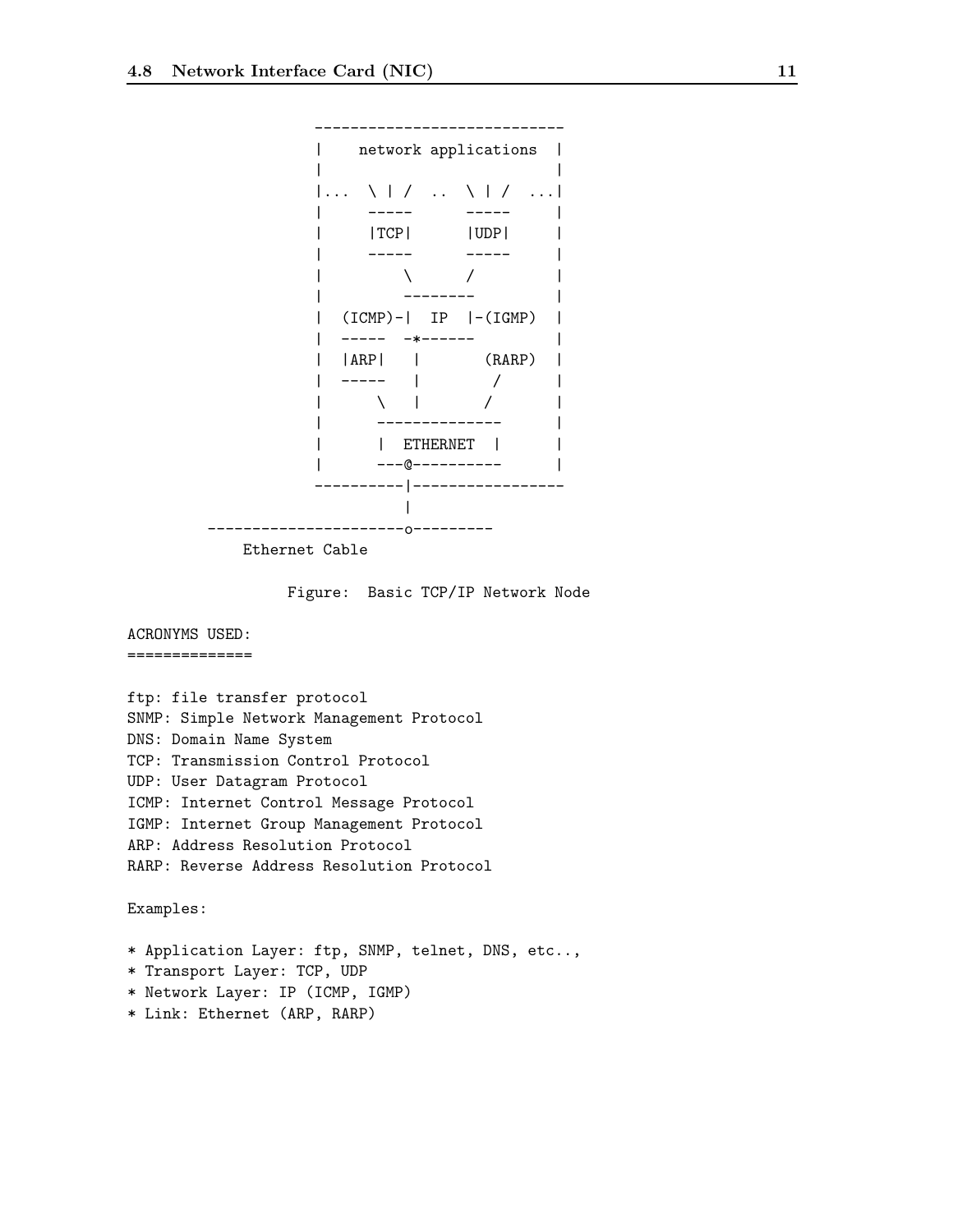and is used by the vast majority of LANs. Thus the NIC that uses Ethernet is commonly called as Ethernet Card. Each ethernet card comes with its own address called "Hardware Address or MAC Address" which consists of 6 bytes (48 bits) represented in Hexa Colon Notation. Here is an e.g. of a MAC address:

00:E0:00:5A:D1:2A

# 4.9 Routing

If you want to connect your host to more than one network – say, three network, then you will need three ethernet card to connect to the three networks. Thus, a host may contain more than one ethernet card. Such a host is called a "multi-homed" host. Sometimes, you want to pass data from one network to another network. For such a situation, you can use a multi-homed host by configuring the host to forward data between a pair of ethernet cards. Such a host is called a Router. Thus all routers are essentially a multihomed host but the reverse may not be true.

In a network, to reach a particular destination, there may be more than one path. To find out the optimum path, routers may use "Routing Algorithms". In a small network where the network topology rarely change, we can use fixed (static) routes. But for a large network, we need to use dynamic routing algorithms to update the routing table as soon as the route changes are detected.

# 4.10 Relation between IP Address and MAC address

Infact the IP address is the logical address assigned to the NIC, since TCP/IP can identify a NIC, only by an IP address. But to transfer the data, NIC use only the hardware address. So a translation mechanism called ARP was invented to translate the IP address into the coressponding MAC address. Sometime, given a MAC address we need to know the corresponding IP address. For this another protocol called RARP was introduced.

#### 4.11 Data Flow from End-to-End

Assume that you are sending an email. Email uses a protocol called SMTP (Simple Mail Transfer Protocol) to deliver the email to the remote host. SMTP comes under Application Layer. The data will be passed to TCP (Transport Layer). TCP will split the data into small units. It will add TCP header information to each unit. Now this unit of data along with TCP Header is called a TCP-Segment. TCP sends it to IP (Network Layer). IP will add its own header information to the TCP-Segment. The unit of TCP-Segment along with the IP Header is called an IP-Datagram. IP sends the Datagram to Ethernet (Link Layer). Ethernet will add its own header information to the IP-Datagram. The unit of IP-Datagram along with the Ethernet Header is called an Ethernet-Frame.

Now, TCP may receive data from one or more applications. To identify each one of them uniquely it will use a number called PORT number (16-bit). Using 16-bit we can have port no. from 0 to 65535. Ports are classified as well-known ports (used by servers - ranging from 0 to 1023) and ephemeral ports (used by clients - greater than 1023). The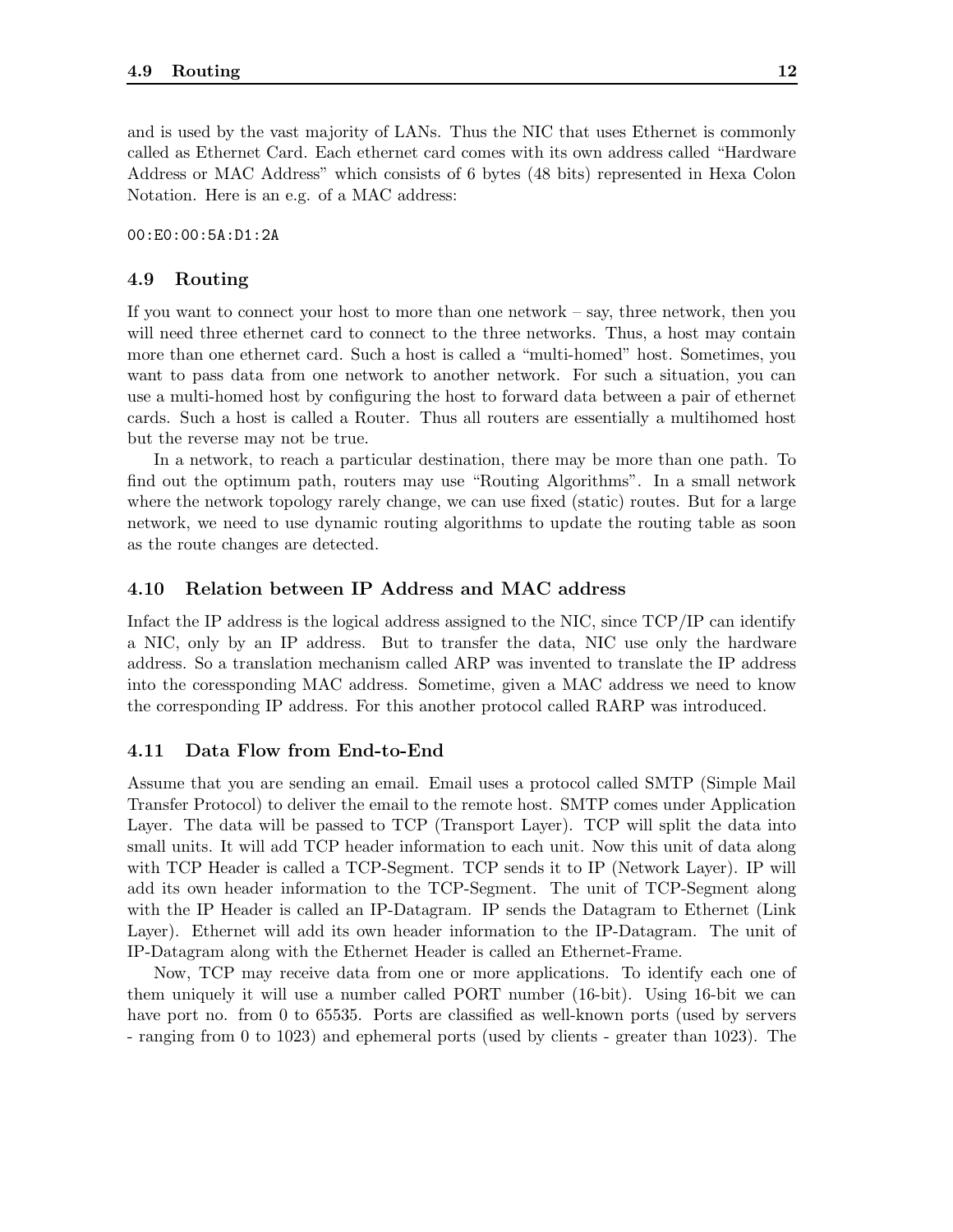assignment of port numbers is handled by IANA (Internet Assigned Numbers Authority). A single server may provide more than one services each distinguished by the port number. For e.g. a server can provide ftp (Port#21), http (Port#80), telnet (Port#23) all at the same time. Thus a TCP Connection is identified by 4 parameters:

#### {Source IP Address, Source Port Number, Destn. IP Address, Destn. Port Number}

(IP Address, Port Number) pair is also called as SOCKET. Thus each TCP connection can be uniquely identified by two sockets: source socket and destination socket. Remember a SOCKET identifies one end of a TCP connection.

IP may receive data from one or more sources like TCP, UDP, ICMP, IGMP etc. . . To distinguish each one of them it uses a unique number called protocol number [8-bit protocol field in the IP Header]. In Unix machine you can find the protocol numbers in /etc/protocols file. For e.g. the value of protocol number for TCP is 6 and that of UDP is 17.

Ethernet may receive data from one or more sources like IP, ARP, RARP etc. . . To distinguish each one of them it uses a unique number called frame type [16-bit frame type field in Ethernet Header].

Thus, at the remote end, the Ethernet receive the frame, check its frame type and demultiplex the datagram to either IP/ARP/RARP. If IP receives the datagram, based on the 8-bit protocol field, it demultiplex the data to either TCP/UDP/ICMP/IGMP. If TCP receives the data, based on the 16-bit port number, it demultiplex the data to the corresponding application.

ICMP, IGMP make use of IP Datagram Delivery Service & ARP, RARP make use of Ethernet for sending ARP/RARP packets. Thus IP may receive data from TCP/UDP/ICMP/IGMP (other sources are also possible, but that is not important here).

# 4.12 Note on RFCs/STDs/FYIs/BCPs

The official standards in the Internet commmunity are published as "Request for Comments" (RFC) documents. However not all RFCs are official standards and they are just available for informational purposes. The RFCs which are officially announced as standards are also called as STDs. As of this writing, more than 3200 RFCs are available. RFCs are numbered from 1 and you can download it from several mirror sites on Internet. One of them is http://www.ietf.org/rfc.html. Apart from RFCs, "For Your Information" and "Best Current Practices" documents are also very valuable. The details about emerging technologies, associated problems and experience are also published as "Internet Drafts". You can obtain all the RFCs/STDs/FYIs/BCPs and Internet Drafts from http://sunsite.cnlab-switch.ch/ftp/doc/standard/.

# 5 Setting up a small network

Understanding the theory of networking will be more perfect only if we do some experiment with the real networks. So let us create a mini private network with just two host.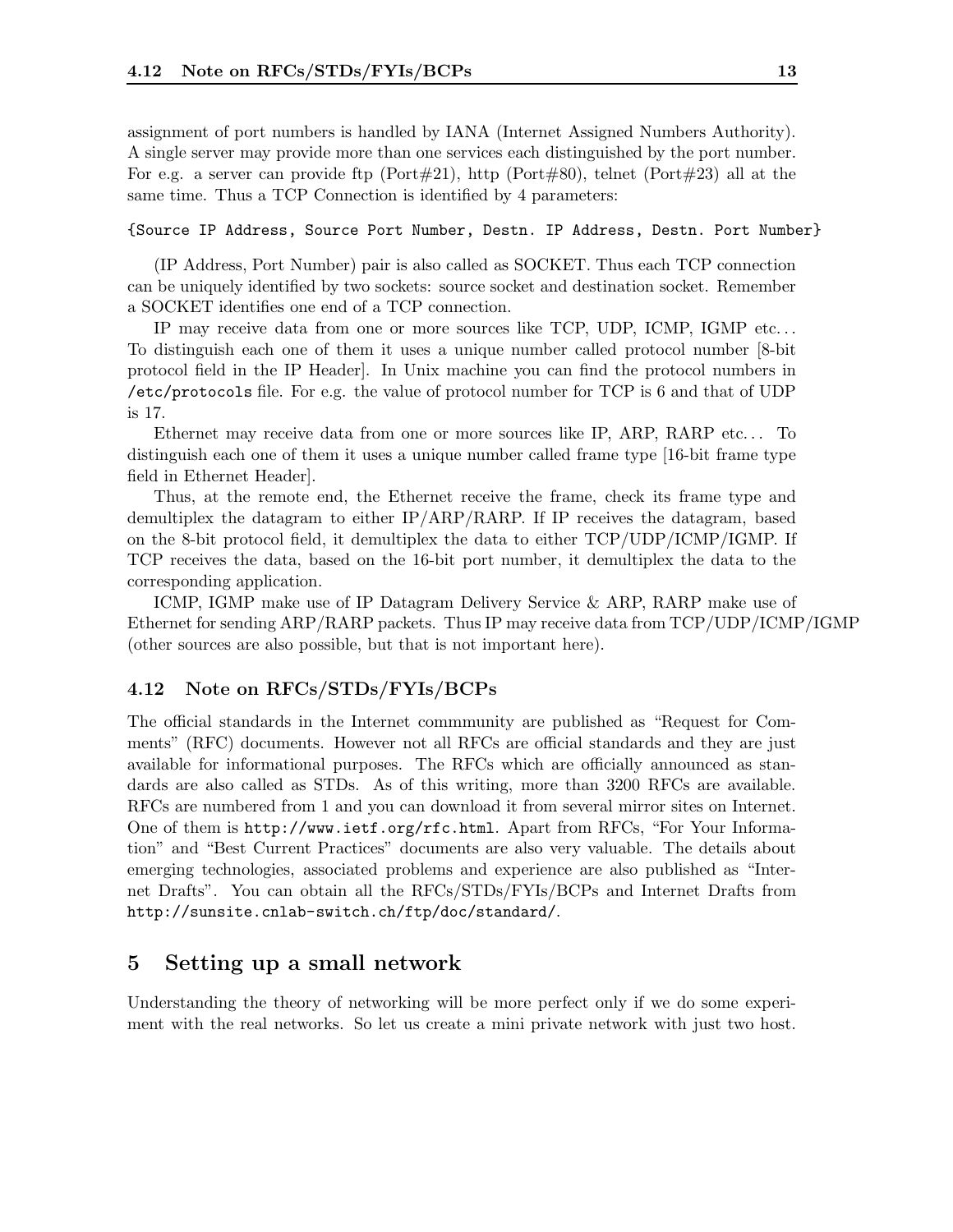GNU/Linux supports a wide variety of Ethernet Cards. If you have the Ethernet Card in your computer, most distribution will automatically detect it during installation and include the appropriate driver modules. We just need to configure the ethernet cards with appropriate IP addresses. The ethernet card will be automatically assigned the device name "eth0" by the kernel. If you have more than one ethernet card in a host, then the remaining will be assigned with the device name eth1, eth2, etc... respectively. Whether you have ethernet card or not, by default all the host will be configured for local loopback interface. There is no any real hardware associated with loopback device. It is just a software interface. Those who don't have real network interface card, can make use of this software loopback interface. The kernel will assign the device name "lo" for this interface. By default all the GNU/Linux distribution will configure the local loopback interface with the IP address 127.0.0.1. Theoretically you can use any of the 127.x.x.x. To view/modify the configuration of an interface we can use the "ifconfig" command. First do a "man ifconfig".

```
bash-2.05# ifconfig lo
```

```
lo Link encap:Local Loopback
         inet addr:127.0.0.1 Mask:255.0.0.0
         UP LOOPBACK RUNNING MTU:16436 Metric:1
         RX packets:0 errors:0 dropped:0 overruns:0 frame:0
         TX packets:0 errors:0 dropped:0 overruns:0 carrier:0
         collisions:0
         RX bytes:0 (0.0 b) TX bytes:0 (0.0 b)
```
We can find out whether a interface is alive or not by using the "ping" command. It will send ICMP ECHO REQUEST message to the destination host. If the destination host is alive, it will respond with an ICMP ECHO REPLY message. Upon receiving the response from the destination host, ping will print the round trip time.

```
bash-2.05# ping -c1 127.0.0.1
PING 127.0.0.1 (127.0.0.1) from 127.0.0.1 : 56(84) bytes of data.
64 bytes from 127.0.0.1: icmp_seq=0 ttl=255 time=1.763 msec
```

```
--- 127.0.0.1 ping statistics ---
1 packets transmitted, 1 packets received, 0% packet loss
round-trip min/avg/max/mdev = 1.763/1.763/1.763/0.000 ms
```
The option -c1 tells the ping command to send just one ICMP ECHO REQUEST message.

Let us give the name feynman<sup>1</sup> and ramanujan<sup>2</sup> to our host respectively. Using the "hostname" command, you can set/view the hostname.

<sup>1</sup>Feynman is a Nobel Laurette in Quantum Electrodynamics. Feynman lectures in Physics are world famous

<sup>&</sup>lt;sup>2</sup>Ramanujan is a great Indian mathematician and considered as a genius in number theory.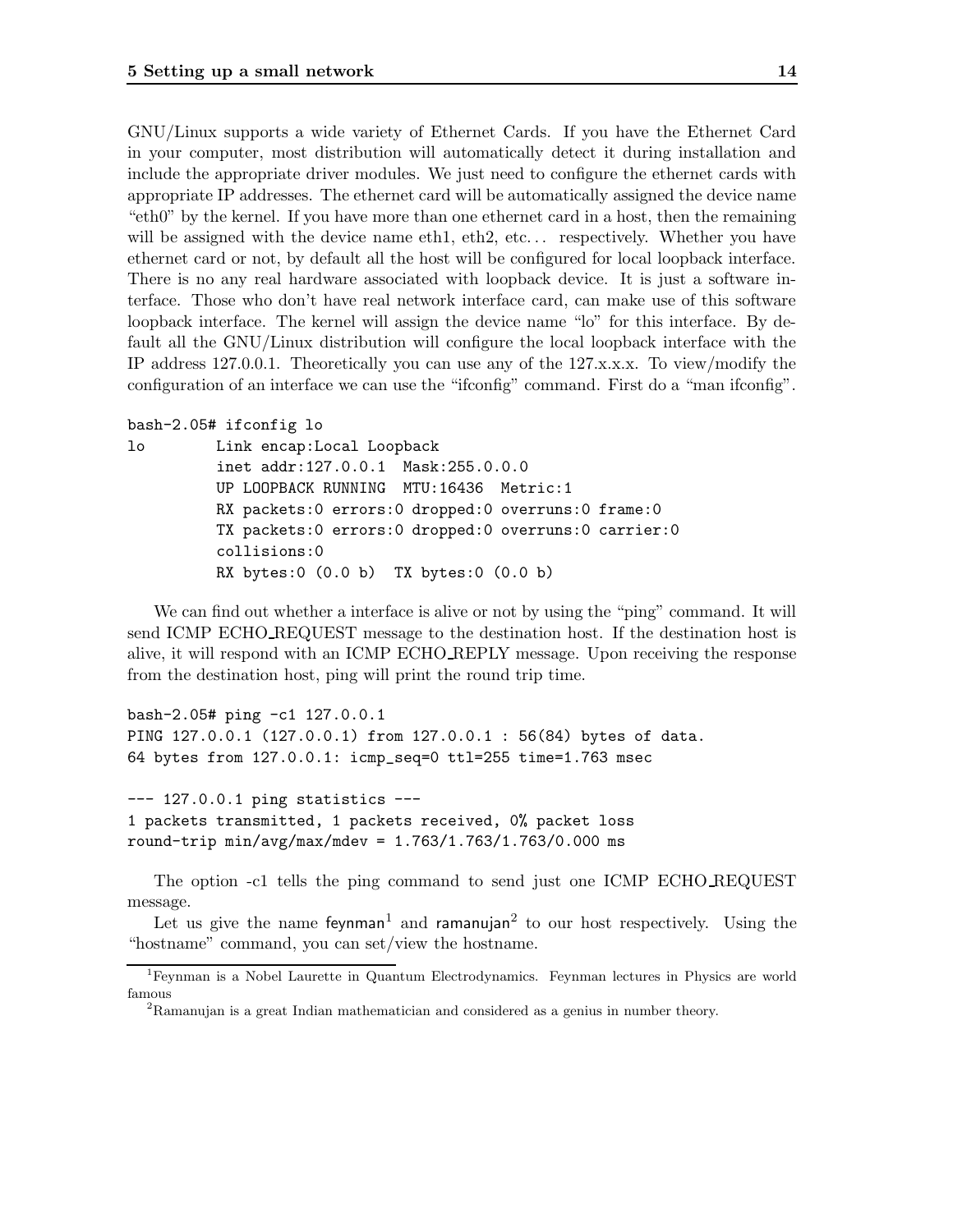```
bash-2.05# hostname feynman
bash-2.05# hostname
feynman
bash-2.05#
```
To distinguish both the host, let us change the command prompt to reflect the username and hostname. The command prompt is stored under the environment variable name PS1 ("man bash" for more details). Here  $\setminus u$  represent username,  $\setminus h$  represent hostname,  $\setminus W$ represent current working directory.

```
bash-2.05# export PS1="[\u@\h \W]# "
[root@feynman root]#
```
You execute similar commands in the other host with the hostname "ramanujan". None of the settings you did will exist once you reboot the computer. To make the configuration permanent you need to include the configuration commands in the system startup script. On Redhat 7.x machines, these scripts are located under the directory /etc/rc.d/. It may be under different directory in other distributions. At any given time, all UNIX systems will be in one of the several possible runlevels. Redhat 7.x systems uses the following set of runlevels:

```
0 - halt (Do NOT set initdefault to this)
1 - Single user mode
2 - Multiuser, without NFS (The same as 3, if you do not have networking)
3 - Full multiuser mode
4 - unused
5 - X116 - reboot (Do NOT set initdefault to this)
```
You can set the default runlevel in the /etc/inittab file. For e.g. the line:

#### id:3:initdefault:

will set the default runlevel as 3. During bootup, first the system initialisation will be done using the script in  $/etcirc.dirc.sysinit$ . Then depending upon the runlevel, several initialisation scripts will be started by /etc/rc.d/rc with runlevel as argument. You can change the runlevel at anytime using the init  $\langle$ runlevel>. If you hate doing everything on command line, you can use the "linuxconf" utility to do most of the settings without bothering about the various configuration filenames. linuxconf will need root previlege. Hackers will do everything on command line :-)

We can configure the ethernet cards using "ifconfig". To run the command you will need root previlege. So login as root (or use su - ) and type the following command:

```
[root@feynman root]# ifconfig eth0 192.168.1.1 netmask 255.255.255.0
[root@feynman root]# ifconfig eth0
eth0 Link encap:Ethernet HWaddr 00:E0:00:5A:D1:2A
```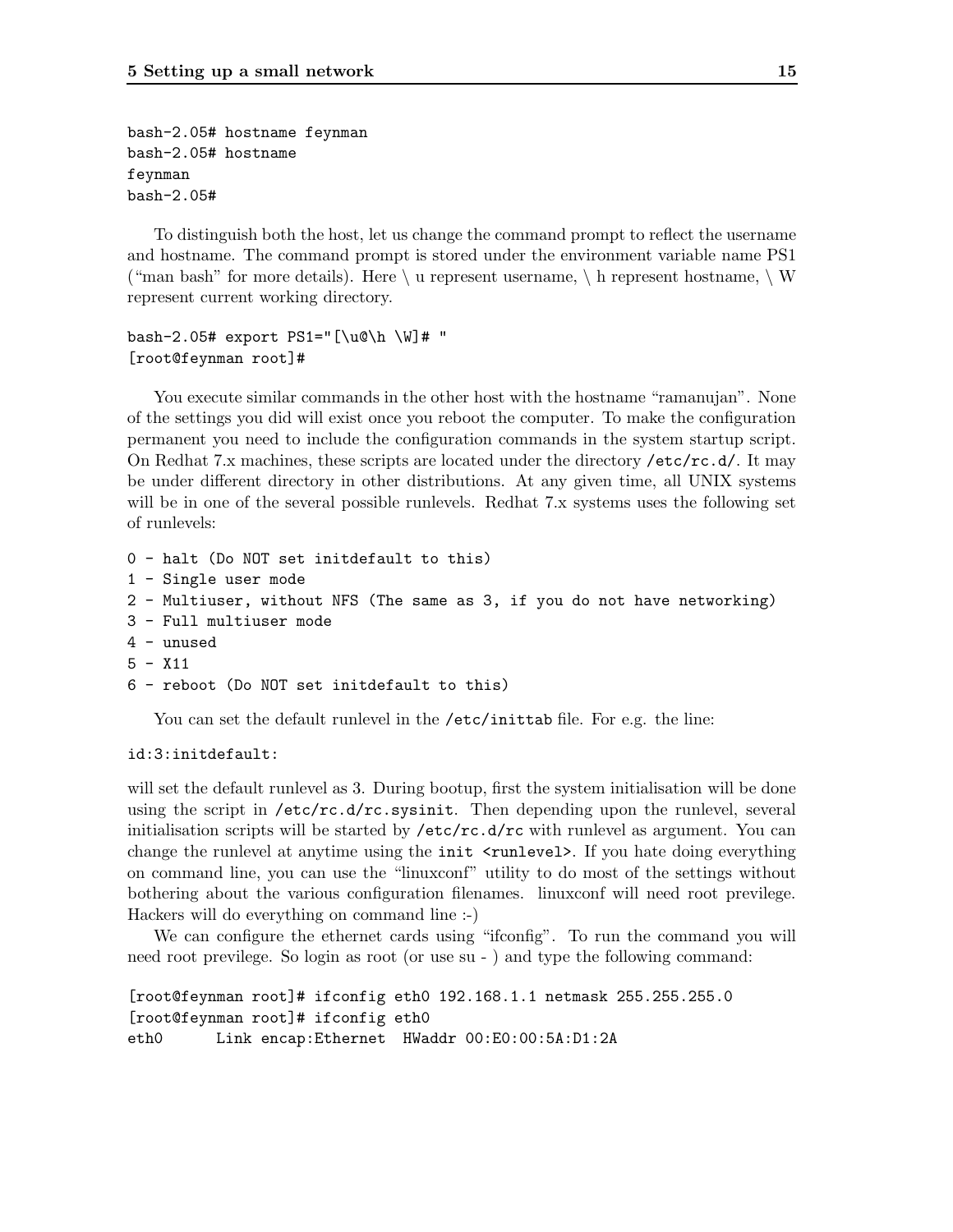```
inet addr:192.168.1.1 Bcast:192.168.1.255 Mask:255.255.255.0
UP BROADCAST RUNNING MULTICAST MTU:1500 Metric:1
RX packets:0 errors:0 dropped:0 overruns:0 frame:0
TX packets:0 errors:0 dropped:0 overruns:0 carrier:0
collisions:0
RX bytes:0 (0.0 b) TX bytes:0 (0.0 b)
```
The output shows the interface is UP and running. To shutdown a interface you can use "down" option (e.g. ifconfig eth0 down).

Similarly you can configure the host "ramanujan" with the IP address 192.168.1.2. Now we can try to ping ramanujan from feynman:

# [root@feynman root]# ping 192.168.1.2 connect: Network is unreachable

What happenned? We have not yet connected both the hosts physically using a ethernet cable. You need a piece of CAT-5 UTP (UnTwisted Pair) Ethernet Cable for each host, crimped on the both ends with a RJ-45 connector. You need one more device called a HUB (or a switch) to complete the network. A HUB is nothing but a electronic repeater. It will simply repeat the incoming data from a port to all the other ports. You can find 8-port, 16-port, 24-port hubs in the computer store. Connect one end of the cable to the ethernet card and other end to one of the ports in the HUB. Repeat the same for the other host. Now that the circuit is complete, you can ping ramanujan/feynman from each other.

```
[root@feynman root]# ping -c1 192.168.1.2
PING 192.168.1.2 (192.168.1.2) from 192.168.1.2 : 56(84) bytes of data.
64 bytes from 192.168.1.2: icmp_seq=0 ttl=255 time=1.566 msec
```
--- 192.168.1.2 ping statistics --- 1 packets transmitted, 1 packets received, 0% packet loss round-trip min/avg/max/mdev = 1.566/1.566/1.566/0.000 ms

Congrats! You have successfully setup a TCP/IP network in GNU/Linux.

# 5.1 DNS Settings

For small network with very few hosts, we don't need a separate DNS server. Instead we can use the /etc/hosts file to store the IP addr. and domain name pairs. During installation, by default the entry for localhost will be added. Remember localhost refers the loopback interface.

```
[root@feynman root]# cat /etc/hosts
# Do not remove the following line, or various programs
# that require network functionality will fail.
127.0.0.1 localhost
[root@feynman root]#
```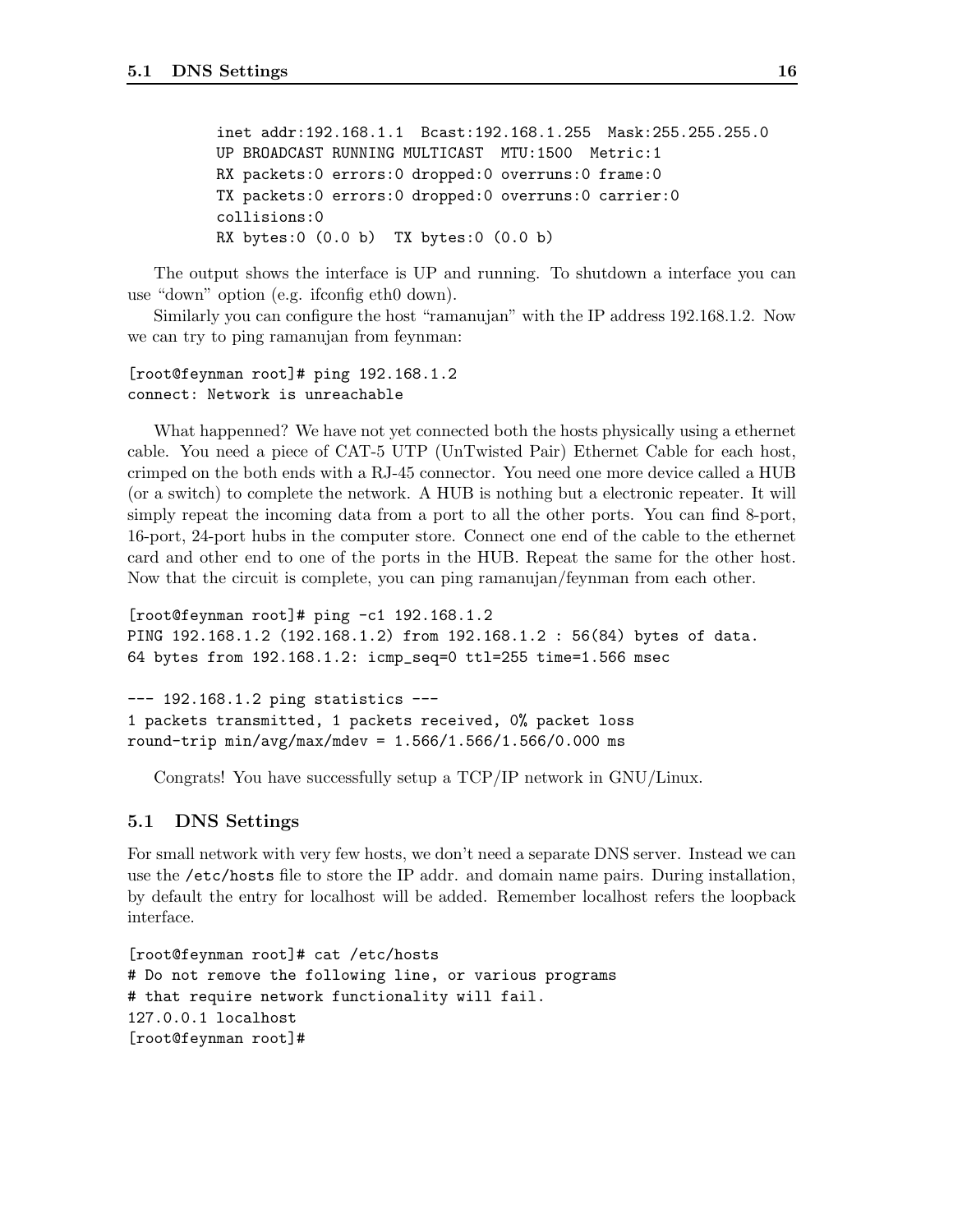Now add the IP address <TAB> hostname for the hosts ramanujan and feynman in both the systems.

```
[root@feynman root]# cat /etc/hosts
# Do not remove the following line, or various programs
# that require network functionality will fail.
127.0.0.1 localhost
192.168.1.1 feynman
192.168.1.2 ramanujan
[root@feynman root]#
```
Also add the following line in the /etc/nsswitch.conf which tells the order the DNS resolver will try to resolve the hostname (Most probably this line will be already there by default).

#### hosts: files dns

The above line tells the DNS resolver, to look for the file /etc/hosts first and then the DNS server.

From now onwards, you can simply use the hostname instead of specifying the IP address in most of the commands. If you have Internet access through a appropriate gateway in your network, then you need to set the domain name server entries in the file /etc/resolv.conf. A sample /etc/resolv.conf file will look like:

```
[mksarav@hanuman mksarav]$ cat /etc/resolv.conf
domain comp.nus.edu.sg
nameserver 137.132.90.2
search comp.nus.edu.sg
```
In the above e.g. the line "nameserver 137.132.90.2" represent the first name server that the system will use for any DNS query. You can add optional second and third entries if you want. The line "domain comp.nus.edu.sg" tells you that the example host (hanuman) belongs to the "comp.nus.edu.sg" domain.

# 5.2 Installing Client/Server programs

One way of installing whatever client and server programs you want is just select "Everything" option during the GNU/Linux Installation. It may be the good way for a beginner, but ultimately it is always good to compile a software from the source code.

RedHat comes with a package installation and management system called "RedHat Package Manager (RPM)" where each package filename ends with a .rpm extension. To install a .rpm package:

```
rpm -ivh <packagename.rpm>
```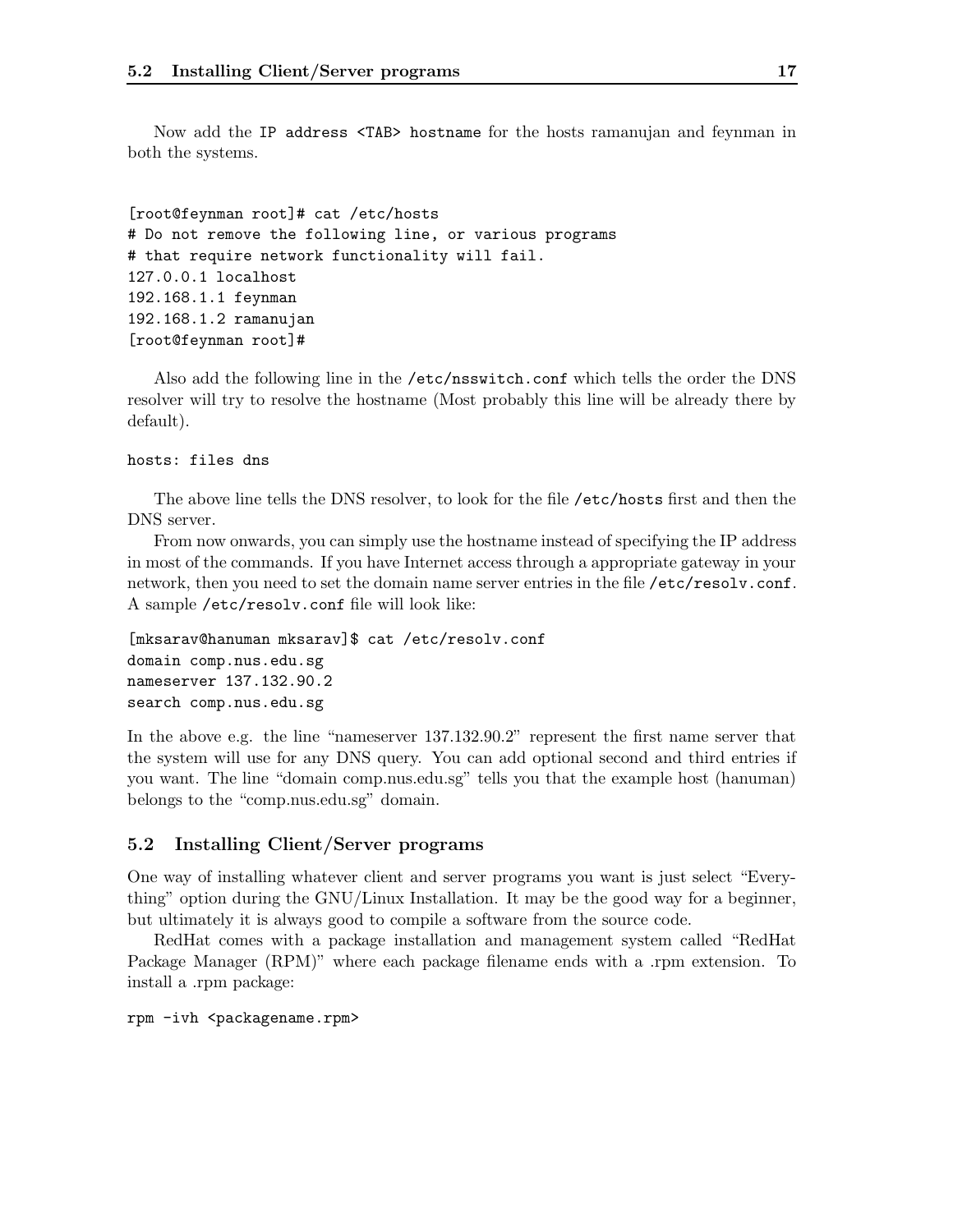e.g.

```
rpm -ivh telnet-server-0.17-20.rpm
rpm -ivh telnet-0.17-20.rpm
```
To upgrade a package use the -U option like:

```
rpm -Uvh wu-ftpd-2.6.1-18.rpm
rpm -Uvh ftp-0.17-12.rpm
```
To get a list of all packages installed in your system use:

rpm -qa | less

To uninstall (erase) a package use the -e option like:

```
rpm -e anonftp-4.0-9
```
To compile a software from the source code (.tar.gz), mostly you will need to perform the following steps:

- 1. login as root (or su -)
- 2. cd /usr/local/src
- 3. tar -zxvf path/package.tar.gz
- 4. cd package
- 5. ./configure
- 6. make
- 7. make install

will install the binaries in /usr/local/bin.

For example, let us install the packet sniffing utility called "ipgrab" following the above method:

```
[mksarav@feynman mksarav]$ su -
Password:
[root@feynman root]# cd /usr/local/src
[root@feynman src]# tar -zxvf /home/mksarav/download/ipgrab-0.9.8.tar.gz
[root@feynman src]# cd ipgrab-0.9.8/
[root@feynman ipgrab-0.9.8]# ./configure
[root@feynman ipgrab-0.9.8]# make
[root@feynman ipgrab-0.9.8]# make install
```
Installing and upgrading software packages with out any conflict is an art. For a thorough understanding of various methods of software installation and other details kindly refer the following HOWTOs:

- Software-Building-HOWTO
- Software-Proj-Mgmt-HOWTO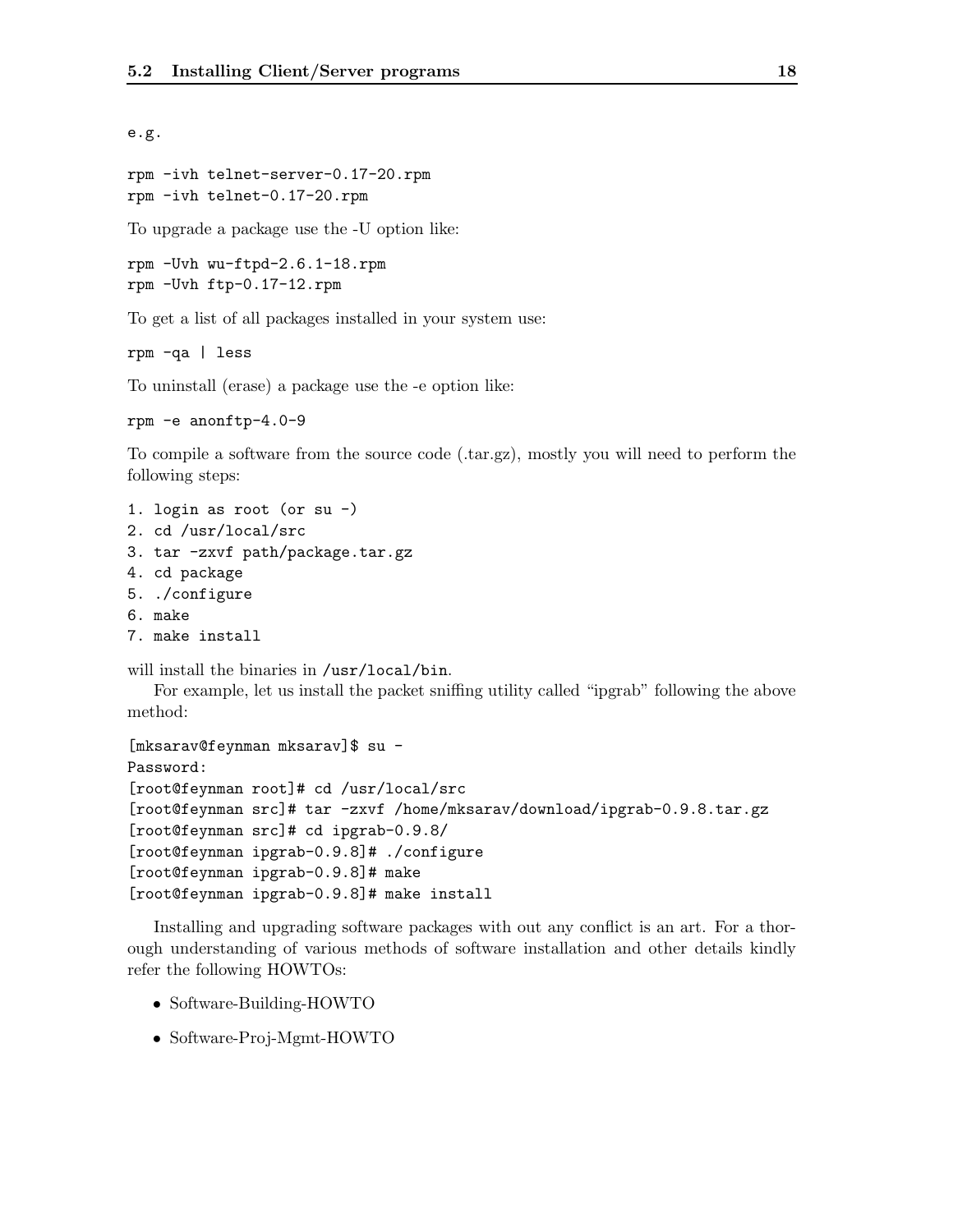- Software-Release-Practice-HOWTO
- RPM-for-Unix-HOWTO
- RPM-HOWTO

For the rest of the tutorial we will assume that all the necessary client and server programs are already installed in the system. We will only explain the basic configuration details.

# 5.3 Internet Services

A wide variety of Internet Services are available in GNU/Linux. Some of them are:

- Telnet (remote login)
- File transfer protocol (ftp)
- Secure Shell (ssh)
- Name Server (e.g. bind)
- Web Server (e.g. Apache)
- Mail Server (e.g. Sendmail, exim, qmail)
- SMB Protocol (e.g. Samba to share files across WIN and GNU/Linux systems)
- finger
- discard
- echo

etc. . . To quickly go through the various possible services have a look at /etc/services file. However all of the services listed in the file may not be available in your system. The entries in /etc/services tell you the port number that the particular service will listen for any incoming connection and the possible protocols (tcp/udp) that can be used.

Most of the network server programs can be run in two modes either as a standalone program or invoked by the inetd daemon (inetd stands for Internet services daemon). A daemon is nothing but a process running in the background. In the standalone mode, the server will be always running in the background and ready to serve for any incoming connections. In case of inetd, whenever some incoming connections request for a particular service, it will be lauched by the inetd daemon. In most of the UNIX systems, the inetd configuration will be in the file /etc/inetd.conf. However in Redhat 7.x systems, it has been put in a separate directory /etc/xinetd.d (xinetd stands for Extended Internet services). Here is an excerpt from the xinetd man page:

. . . xinetd performs the same function as inetd: it starts programs that provide Internet services. Instead of having such servers started at system initialization time, and be dormant until a connection request arrives, xinetd is the only daemon process started and it listens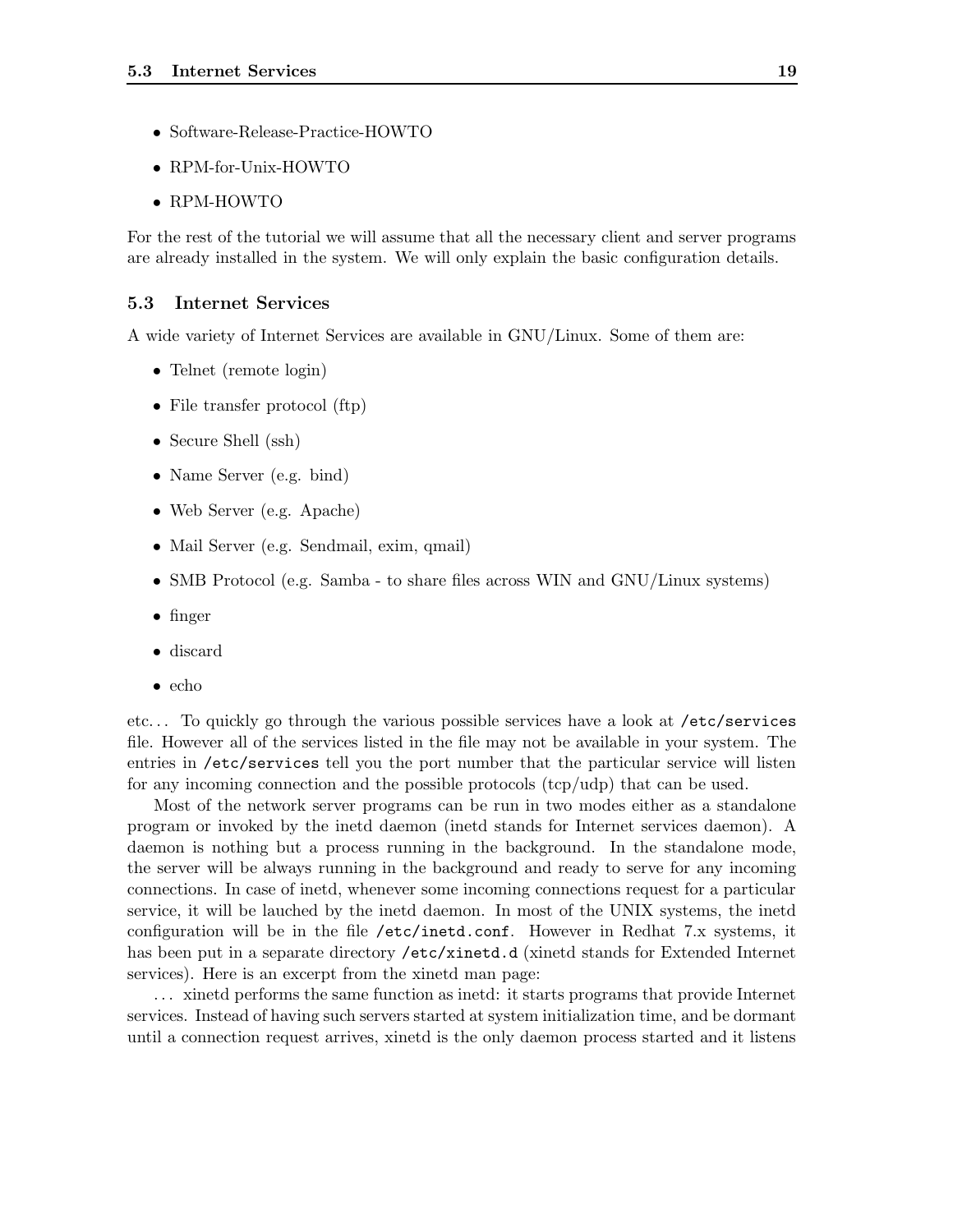on all service ports for the services listed in its configuration file. When a request comes in, xinetd starts the appropriate server. Because of the way it operates, xinetd (as well as inetd) is also referred to as a super-server. The services listed in xinetd's configuration file can be separated into two groups. Services in the first group are called multi-threaded and they require the forking of a new server process for each new connection request. The new server then handles that connection. For such services, xinetd keeps listening for new requests so that it can spawn new servers. On the other hand, the second group includes services for which the service daemon is responsible for handling all new connection requests. Such services are called single-threaded and xinetd will stop handling new requests for them until the server dies. Services in this group are usually datagram-based. So far, the only reason for the existence of a super-server was to conserve system resources by avoiding to fork a lot of processes which might be dormant for most of their lifetime. While fulfilling this function, xinetd takes advantage of the idea of a super-server to provide features such as access control and logging. Furthermore, xinetd is not limited to services listed in /etc/services. Therefore, anybody can use xinetd to start special-purpose servers. . . . "

The /etc/xinetd.conf file will include the scripts in /etc/xinetd.d. You can enable/disable a particular service from the configuration file for that service under the directory /etc/xinetd.d. You can start/stop/restart the xinetd service using the script /etc/rc.d/init.d/xinetd.

[root@feynman root]# /etc/rc.d/init.d/xinetd <start>|<restart>|<stop>

## 5.4 Telnet

Telnet is the good old protocol, to connect and work in a remote system. To connect to the remote system, the telnet server must be running on the remote system. To enable the telnet server you need to change the line

```
disable = yes
to
disable = no
```
in the file /etc/xinetd.d/telnet. Restart the xinetd daemon using:

| [root@feynman root]# /etc/rc.d/init.d/xinetd restart |        |  |
|------------------------------------------------------|--------|--|
| Stopping xinetd:                                     | r ok 1 |  |
| Starting xinetd:                                     | [OK]   |  |
| $[root@feynman root]$ #                              |        |  |

Now you can telnet to feynman from ramanujan. Follow similar steps in the host ramanujan to telnet from feynman.

```
[root@feynman root]# telnet ramanujan
Trying 192.168.1.2...
Connected to ramanujan (192.168.1.2).
Escape character is '\.
```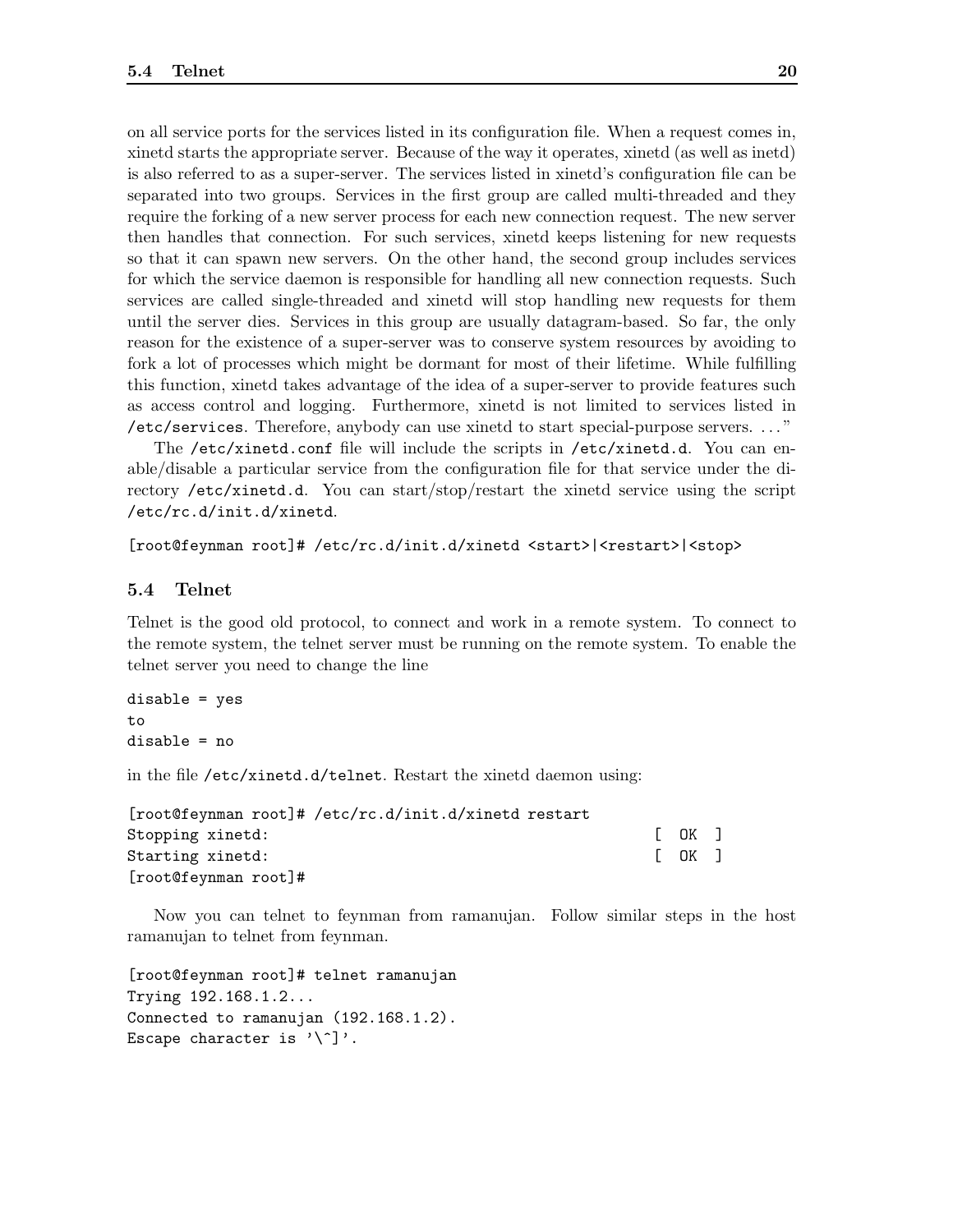```
Red Hat Linux release 7.2 (Enigma)
Kernel 2.4.7-10 on an i686
login:
```
## 5.5 ssh

Telnet has been in wide spread use for almost two decades now. However, it has a potential secuirty problem. Both the data and password transmitted over the network are clear text. That means, any intermediate node on the network can sniff the telnet packets and crack down your password. To avoid this potential problem, most of the installation started switching over to the secure shell (ssh) instead of telnet. "ssh" encrypts all traffic (including passwords) to effectively eliminate eavesdropping, connection hijacking, and other networklevel attacks.

OpenSSH is a FREE version of the SSH protocol suite. Additionally, OpenSSH provides a myriad of secure tunneling capabilities, as well as a variety of authentication methods. The OpenSSH suite includes the ssh program which replaces rlogin and telnet, scp which replaces rcp, and sftp which replaces ftp. Also included is sshd which is the server side of the package, and the other basic utilities like ssh-add, ssh-agent, ssh-keygen and sftp-server. OpenSSH supports SSH protocol versions 1.3, 1.5, and 2.0. You can download openssh from http://www.openssh.org.

You can run "sshd" as a standalone daemon. As a root user start the sshd using

```
[root@ramanujan root]# /etc/rc.d/init.d/sshd start
Starting sshd: [ OK ]
[root@ramanujan root]#
```
A typical ssh session will look like:

[mksarav@feynman mksarav]\$ ssh mksarav@ramanujan The authenticity of host '192.168.1.2  $(192.168.1.2)$ ' can't be established. RSA key fingerprint is 71:ca:ad:00:93:0f:10:f8:7b:65:ef:cd:86:17:4d:e7. Are you sure you want to continue connecting (yes/no)? yes Warning: Permanently added '192.168.1.2' (RSA) to the list of known hosts. mksarav@192.168.1.2's password: Last login: Tue Jan 22 14:44:01 2002 [mksarav@ramanujan mksarav]\$

"ssh" comes with lot of other utilities. For more details kindly refer the manual pages.

## 5.6 File Transfer Protocol: ftp

"ftp" is a widely used Internet file transfer program, to transfer the files between different hosts.

In Redhat 7.x system, by default the ftp server is disabled and if you try to access it will show the following error message: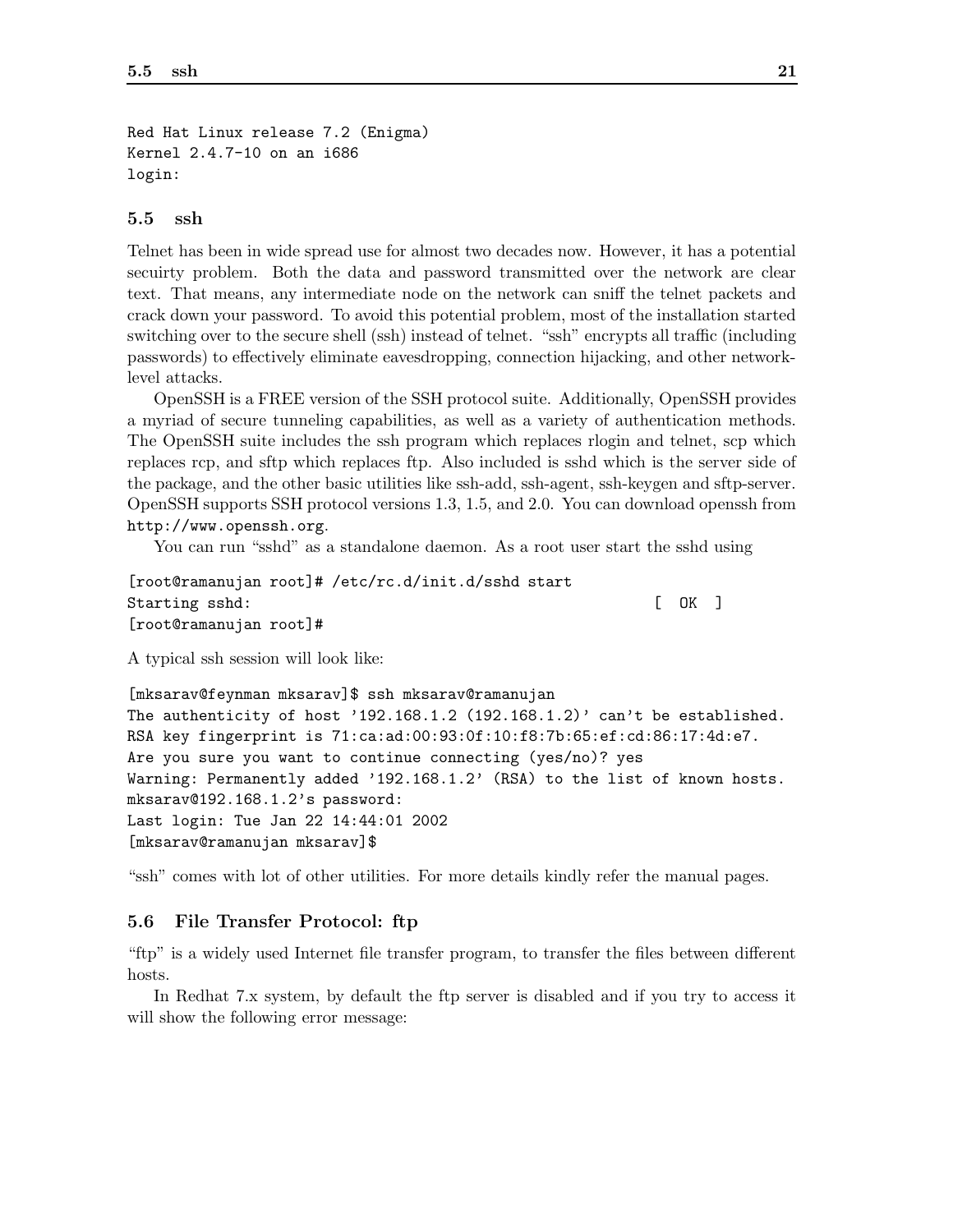[mksarav@ramanujan mksarav]\$ ftp feynman ftp: connect: Connection refused ftp> quit [mksarav@ramanujan mksarav]\$

To enable the ftp server you need to change the line

```
disable = yes
to
disable = no
```
in the file /etc/xinetd.d/wu-ftpd. Restart the xinetd daemon using:

| [root@feynman root]# /etc/rc.d/init.d/xinetd restart |        |  |
|------------------------------------------------------|--------|--|
| Stopping xinetd:                                     | [OK]   |  |
| Starting xinetd:                                     | I OK 1 |  |
| $[root@feynman root]$ #                              |        |  |

Now you can ftp to feynman from ramanujan.

[mksarav@ramanujan mksarav]\$ ftp 192.168.1.1 Connected to 192.168.1.1. 220 feynman FTP server (Version wu-2.6.1-16) ready. 530 Please login with USER and PASS. 530 Please login with USER and PASS. KERBEROS\_V4 rejected as an authentication type Name (192.168.1.1:mksarav): mksarav 331 Password required for mksarav. Password: 230 User mksarav logged in. Remote system type is UNIX. Using binary mode to transfer files. ftp> help Commands may be abbreviated. Commands are:

| $\mathbf{I}$ | cr         | mdir    | proxy    | send    |
|--------------|------------|---------|----------|---------|
| \$           | delete     | mget    | sendport | site    |
| account      | debug      | mkdir   | put      | size    |
| append       | dir        | mls     | pwd      | status  |
| ascii        | disconnect | mode    | quit     | struct  |
| bell         | form       | modtime | quote    | system  |
| binary       | get        | mput    | recy     | sunique |
| bye          | glob       | newer   | reget    | tenex   |
| case         | hash       | nmap    | rstatus  | trace   |
| CCC          | help       | nlist   | rhelp    | type    |
| cd           | idle       | ntrans  | rename   | user    |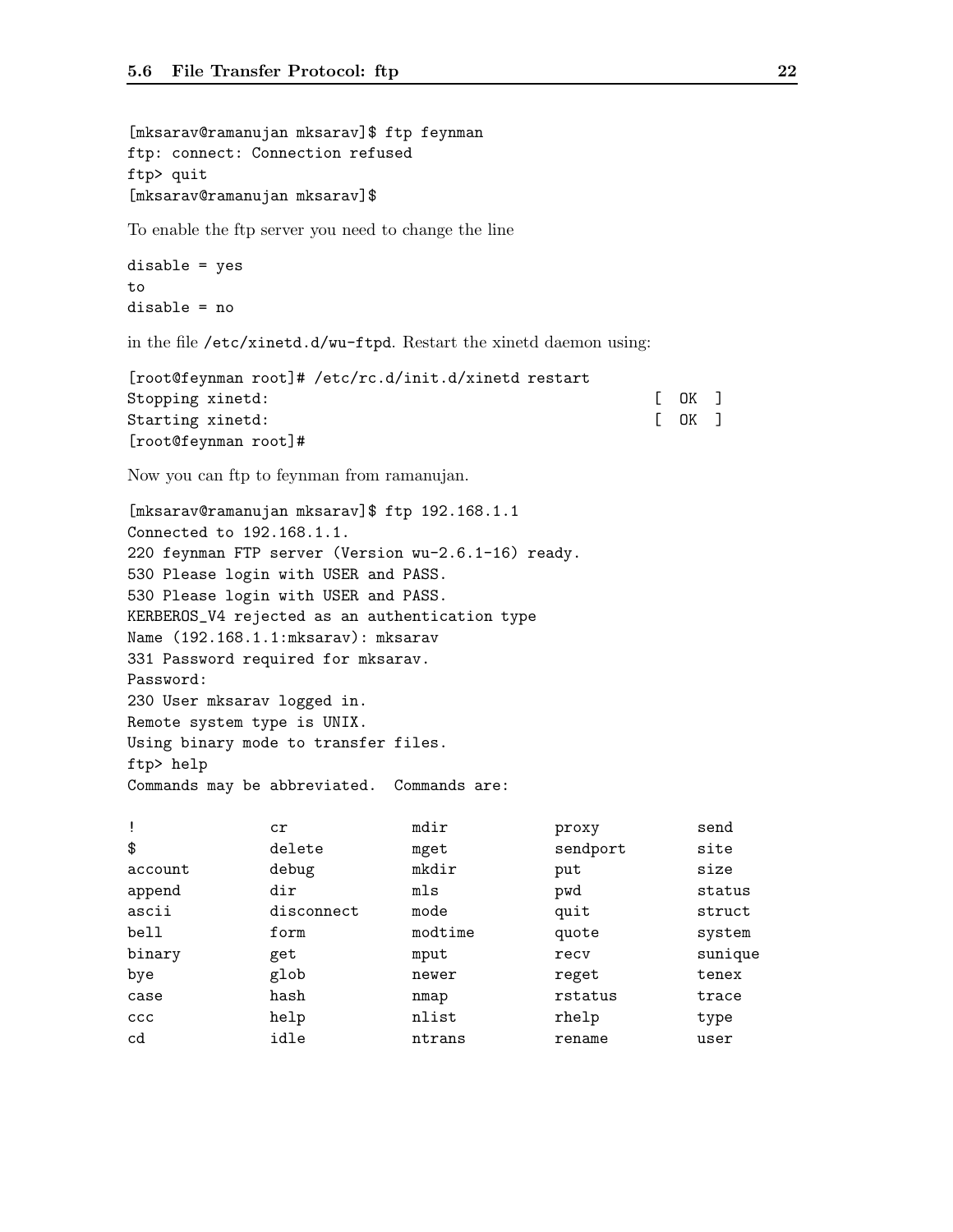| cdup                          | image                                                            | open    | reset   | umask   |
|-------------------------------|------------------------------------------------------------------|---------|---------|---------|
| chmod                         | lcd                                                              | passive | restart | verbose |
| $\mathtt{clear}$              | ls                                                               | private | rmdir   | ?       |
| close                         | macdef                                                           | prompt  | runique |         |
| cprotect                      | mdelete                                                          | protect | safe    |         |
| ftp> quit                     |                                                                  |         |         |         |
|                               | 221-You have transferred 0 bytes in 0 files.                     |         |         |         |
|                               | 221-Total traffic for this session was 315 bytes in 0 transfers. |         |         |         |
|                               | 221 Thank you for using the FTP service on feynman.              |         |         |         |
| [mksarav@ramanujan mksarav]\$ |                                                                  |         |         |         |

Follow similar steps in the host ramanujan to ftp from feynman.

#### scp

Similar to telnet, ftp also send everything including your password as plain text on the network thus creating a major security problem. Nowadays most of the organisations started using the "scp" program that comes as a part of "ssh".

```
[mksarav@feynman mksarav]$ scp file1.dat mksarav@ramanujan:
mksarav@ramanujan's password:
file1.dat 100% |*****************************| 3041 00:00
[mksarav@feynman mksarav]$
```
The above command will copy the file1.dat file in feynman to the host ramanujan under the home directory of user mksarav. Don't forget to type the colon at the end.

# 5.7 Web service

Web service is provided by the "httpd" daemon. There are many free and commercial web server programs are available. However, the "Apache" web server is very popular and is available freely under the GNU GPL License. To start the web service:

```
[root@ramanujan /]# /etc/rc.d/init.d/httpd start
Starting httpd: [ OK ]
[root@ramanujan /]#
```
Now, if you type http://ramanujan from feynman, you will see the test page for the Apache Web Server. From where this file came? In Redhat 7.x, you can put all your files in /var/www/html. By default there will a /var/www/html/index.html which contains the test page that you saw. You can modify this file as you want. If you want to use any cgi scripts using perl or python or whatever language you choose, then you have to put your scripts in the /var/www/cgi-bin/ directory.

By default, the httpd daemon will listen at port 80, for any incoming HTTP request. You change many of the default settings in the file /etc/httpd/conf/httpd.conf.

Many commercial sites, will host more than one website on the same server. Further for providing webservice on Internet, you have to get a proper global IP address and register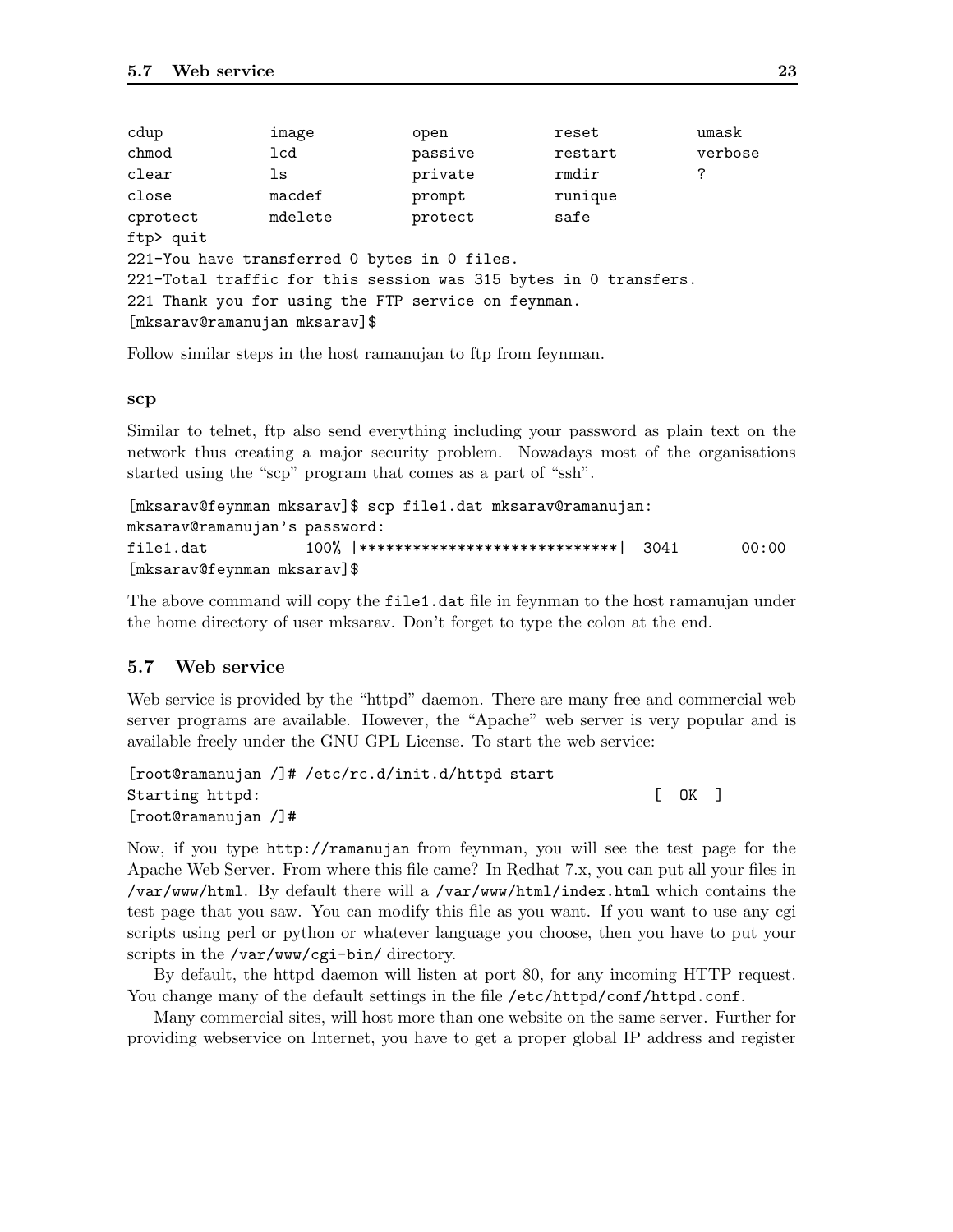

Figure: SMB (CIFS) implementation in WIN-2K and later versions

your domain name. You also need to add an DNS entry either with a commercial DNS service provider or you can run your own DNS server also. Only then your hostname will be resolved to the appropriate IP address from any part of the world. Explaining all these details is beyond the scope of this tutorial.

## 5.8 Samba

Samba is a set of tools originally written by Andrew Tridgell to share the resources such as disk and printers between UNIX and Windows hosts. IBM and Sytec developed a proprietary network system called "PC-Network" to share files between various PCs on a small LAN. This PC-Network used a small device driver known as NetBIOS (Network Basic Input/Output System). PC-Network came with its own proprietary hardware later being replaced by Ethernet. Lots and lots of software was written for use with the NetBIOS API (Application Programming Interface). Several vendors implemented the NetBIOS API on top of protocols such as IPX/SPX, and TCP/IP. NetBIOS over TCP/IP is often called NBT and has become the preferred NetBIOS transport. The workings of NBT are described in RFC#1001 and RFC#1002 (collectively known as Internet STD#19).

In the early 1980's, Intel and Microsoft came up with a protocol called SMB (Server Message Block) which was designed to run PC-Network LAN using the NetBIOS API to send and receive packets.

| <b>SMB</b> |  |
|------------|--|
|            |  |
| NetBI0S    |  |
|            |  |
| TCP/IP     |  |
|            |  |

Figure: SMB implementation before WIN 2000

Microsoft used this in DOS, Win 3.1/9x. In Windows 2000, They modified the SMB protocol to run directly over the TCP/IP. However they maintained the backward compatibility. For later versions of SMB, Microsoft started using the name CIFS (Common Internet File System).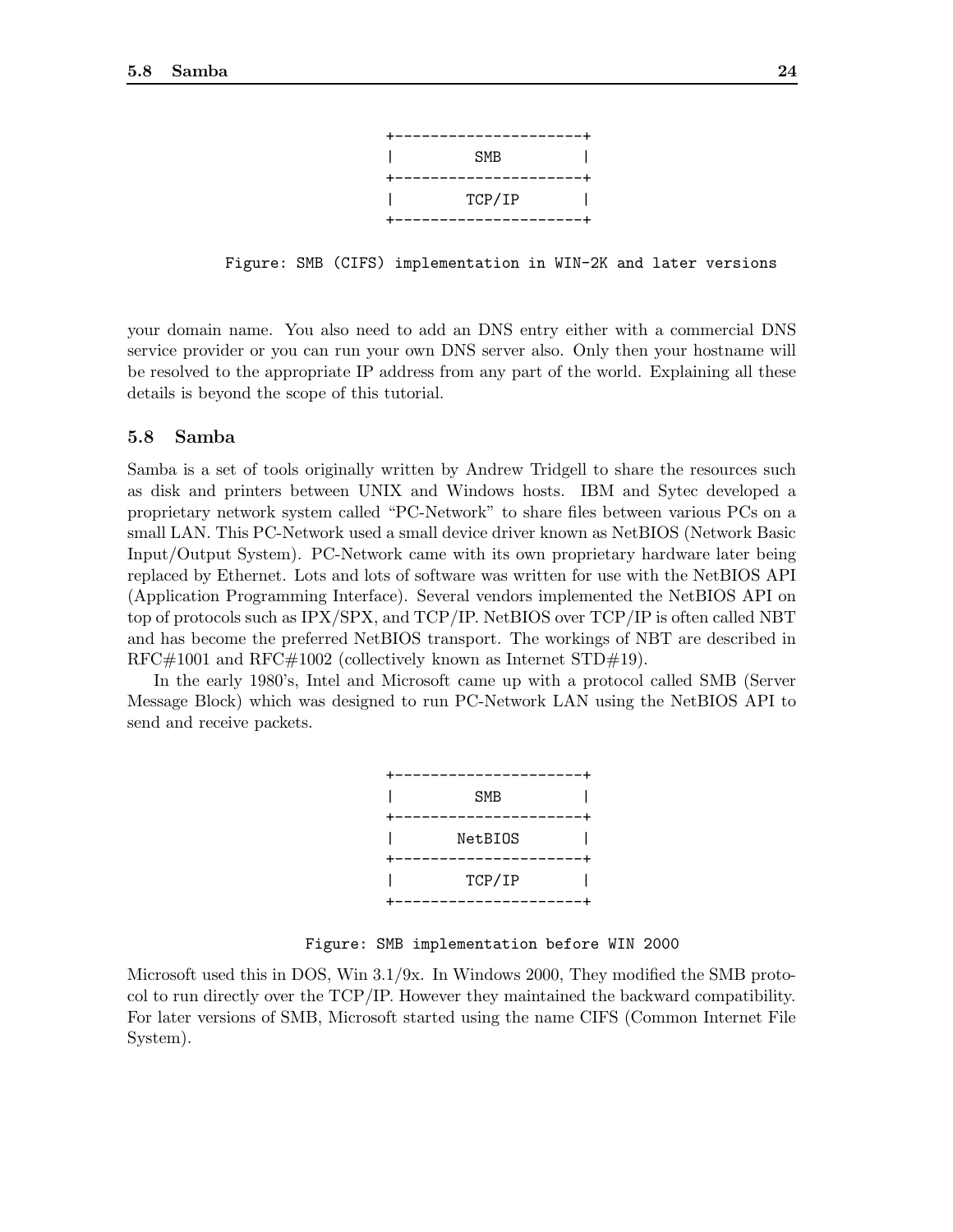The main services of NetBIOS/TCP-IP are:

- Name Service
- Datagram Distribution Service
- Session Service

NetBIOS uses a name to identify each host on the network. Remeber NetBIOS names are nothing to do with Domain Name System and the whole thing happenned much before the DNS was invented. The NBT Name Service keeps track of which names are in use at which IP addresses, thus allowing the underlying IP network to find the nodes and transport NetBIOS messages between them. The Name Service runs on UDP port 137 whereas the Datagram Service (connectionless) and Session service (connection-oriented) runs on port 138 and 139 respectively.

| [mksarav@feynman mksarav]\$ grep netbios /etc/services |  |  |  |  |  |
|--------------------------------------------------------|--|--|--|--|--|
|--------------------------------------------------------|--|--|--|--|--|

| netbios-ns                  | $137/$ tcp |  | # NETBIOS Name Service     |
|-----------------------------|------------|--|----------------------------|
| netbios-ns                  | $137/$ udp |  |                            |
| netbios-dgm                 | 138/tcp    |  | # NETBIOS Datagram Service |
| netbios-dgm                 | $138/$ udp |  |                            |
| netbios-ssn                 | 139/tcp    |  | # NETBIOS session service  |
| netbios-ssn                 | 139/udp    |  |                            |
| [mksarav@feynman mksarav]\$ |            |  |                            |

In Windows, NetBIOS Name Service is handled by WINS (Windows Internet Name Service). Again don't confuse this with the DNS. Both are different though the job is similar. If you sent a query like "Hey, who is the host NEWTON?" – then the WINS server will send a reply with the corresponding IP address.

Samba is the best known and most popular open source implementation of SMB (CIFS). Whatever resources like disks, printers etc... that you can share with other hosts in the network are called SMB SHARES. There are four basic things one can do with Samba:

- 1. Share a GNU/Linux drive with WIN machines.
- 2. Access an SMB share with GNU/Linux machines.
- 3. Share a GNU/Linux printer with Windows machines.
- 4. Share a WIN printer with GNU/Linux machines.

The smbd and nmbd daemons in the Samba package provides the necessary service. The later provides the NetBIOS nameserver support to clients. In Redhat 7.x systems, you can start the samba services using:

| [root@feynman root]# /etc/rc.d/init.d/smb start |                                                      |  |
|-------------------------------------------------|------------------------------------------------------|--|
| Starting SMB services:                          | $\begin{bmatrix} \quad OK \quad \quad \end{bmatrix}$ |  |
| Starting NMB services:                          | $\begin{bmatrix} \quad OK \quad \quad \end{bmatrix}$ |  |
| [root@feynman root]#                            |                                                      |  |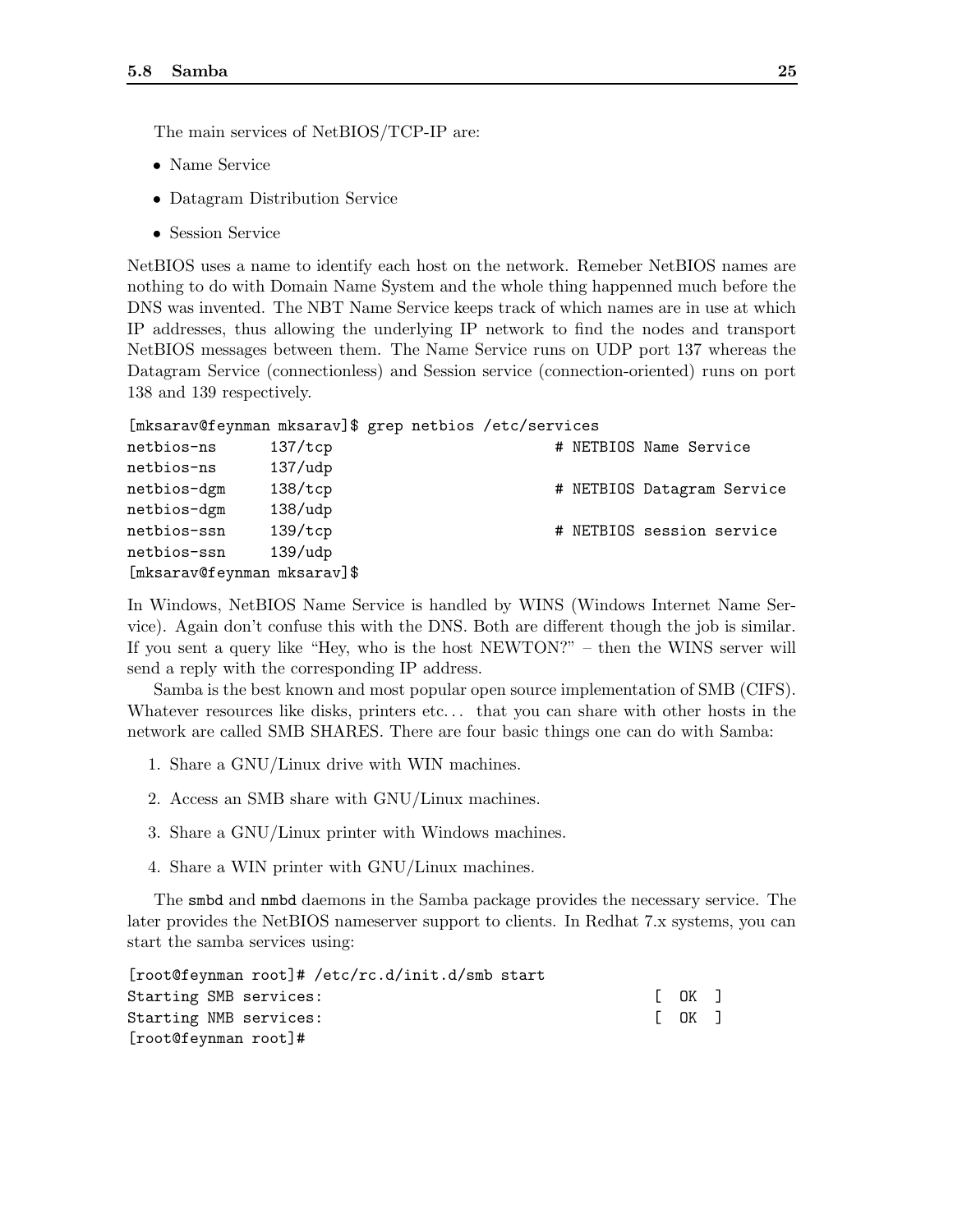The whole Samba service is controlled by the settings in the /etc/samba/smb.conf file. There are too many options that you can use in smb.conf file which can't be covered in this tutorial. For this tutorial let us assume, you have WINDOWS in the host ramanujan. You reboot the host ramanujan into WINDOWS and configure it with the same TCP/IP settings as it was in GNU/Linux. For simplicity, let us use the same hostname ramanujan for the WINDOWS computer name. Further you should have installed the Files and Printer Sharing for Microsoft Networks. You can do this from Control Panel  $\rightarrow$ Network Connections  $\rightarrow$  Local Area Connections. If you don't know how to do this, ask a local WINDOWS Guru.

## Accessing GNU/Linux home directory from WINDOWS

Let us explain the working of samba with a simple smb.conf file:

[mksarav@feynman mksarav]\$ cat /etc/samba/smb.conf [global] workgroup = mks interfaces = 192.168.1.1/24 encrypt passwords = yes smb passwd file = /etc/smbpasswd [homes] guest ok = no read only = no

The generic settings and the one which applies to all the SMB shares are done under the [global] section. Here we are creating a workgroup called "mks" and asking samba to use the interface 192.168.1.1. The /24 is to indicate the network id. Further we are forcing samba to use encrypted password and use the /etc/smbpasswd file instead of /etc/passwd. The [homes] section tells that no guest login is allowed and only users with valid account in the GNU/Linux machine is allowed to login.

Since we asked to use /etc/smbpasswd file, first we need to create Samba username and password. We can do this using:

[root@feynman root]# touch /etc/smbpasswd [root@feynman root]# smbadduser mksarav:mksarav ---------------------------------------------------------- ENTER password for mksarav New SMB password: Retype new SMB password: Added user mksarav.

If there is no file called /etc/smbpasswd initially then touch /etc/smbpasswd will create a empty file. The command smbadduser mksarav:mksarav tells the mapping between the username in /etc/passwd and Samba username. Here we want to use the same username in both. Since we have changed the configuration details, we have to restart the smbd daemon.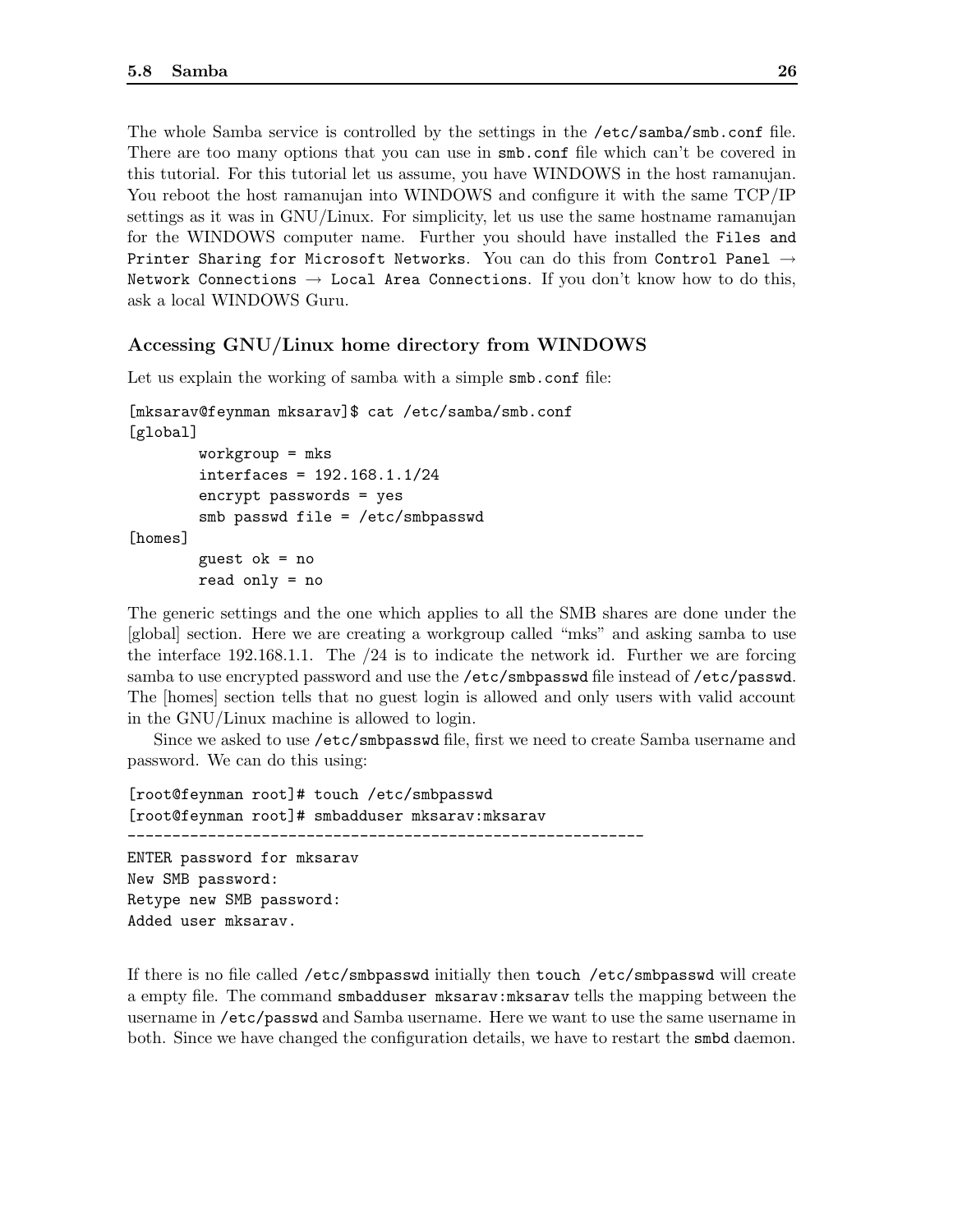| [root@feynman root]# /etc/rc.d/init.d/smb restart |                                                                          |  |
|---------------------------------------------------|--------------------------------------------------------------------------|--|
| Shutting down SMB services:                       | [OK]                                                                     |  |
| Shutting down NMB services:                       | [OK]                                                                     |  |
| Starting SMB services:                            | $\begin{bmatrix} \begin{array}{ccc} \text{OK} \end{array} \end{bmatrix}$ |  |
| Starting NMB services:                            | [OK]                                                                     |  |
| [root@feynman root]#                              |                                                                          |  |

Samba package comes with its own set of utilities like smbclient, smbstatus, smbpasswd, smbprint, smbmount, smbumount etc. . . to access SMB/CIFS resources on servers. smbclient is a ftp-like client to access SMB/CIFS resources. Let us first check whether we are able to access the home directories in the host feynman, using smbclient. i.e. we are essentially testing Samba from the same host.

```
[mksarav@feynman mksarav]$ smbclient -L feynman
added interface ip=192.168.1.1 bcast=192.168.1.255 nmask=255.255.255.0
Password:
Anonymous login successful
Domain=[MKS] OS=[Unix] Server=[Samba 2.2.1a]
```

| Sharename | Type | Comment                    |
|-----------|------|----------------------------|
|           |      |                            |
| homes     | Disk |                            |
| IPC\$     | IPC. | IPC Service (Samba 2.2.1a) |
| ADMIN\$   | Disk | IPC Service (Samba 2.2.1a) |
|           |      |                            |
| Server    |      | Comment                    |
|           |      |                            |
| FEYNMAN   |      | Samba $2.2.1a$             |
|           |      |                            |
| Workgroup |      | Master                     |
|           |      |                            |
| MKS       |      | FEYNMAN                    |
|           | ¬ ▲  |                            |

<sup>[</sup>mksarav@feynman mksarav]\$

The -L option allows you to look at what services are available on a server. When it ask for password just press enter. The output shows there is a SHARE called "homes" available on this server. Let's see whether we are able to access this share.

[mksarav@feynman mksarav]\$ smbclient //feynman/homes -U mksarav added interface ip=192.168.1.1 bcast=192.168.1.255 nmask=255.255.255.0 Password: Domain=[MKS] OS=[Unix] Server=[Samba 2.2.1a] smb:  $\>$  help ls dir du lcd cd pwd get mget put mput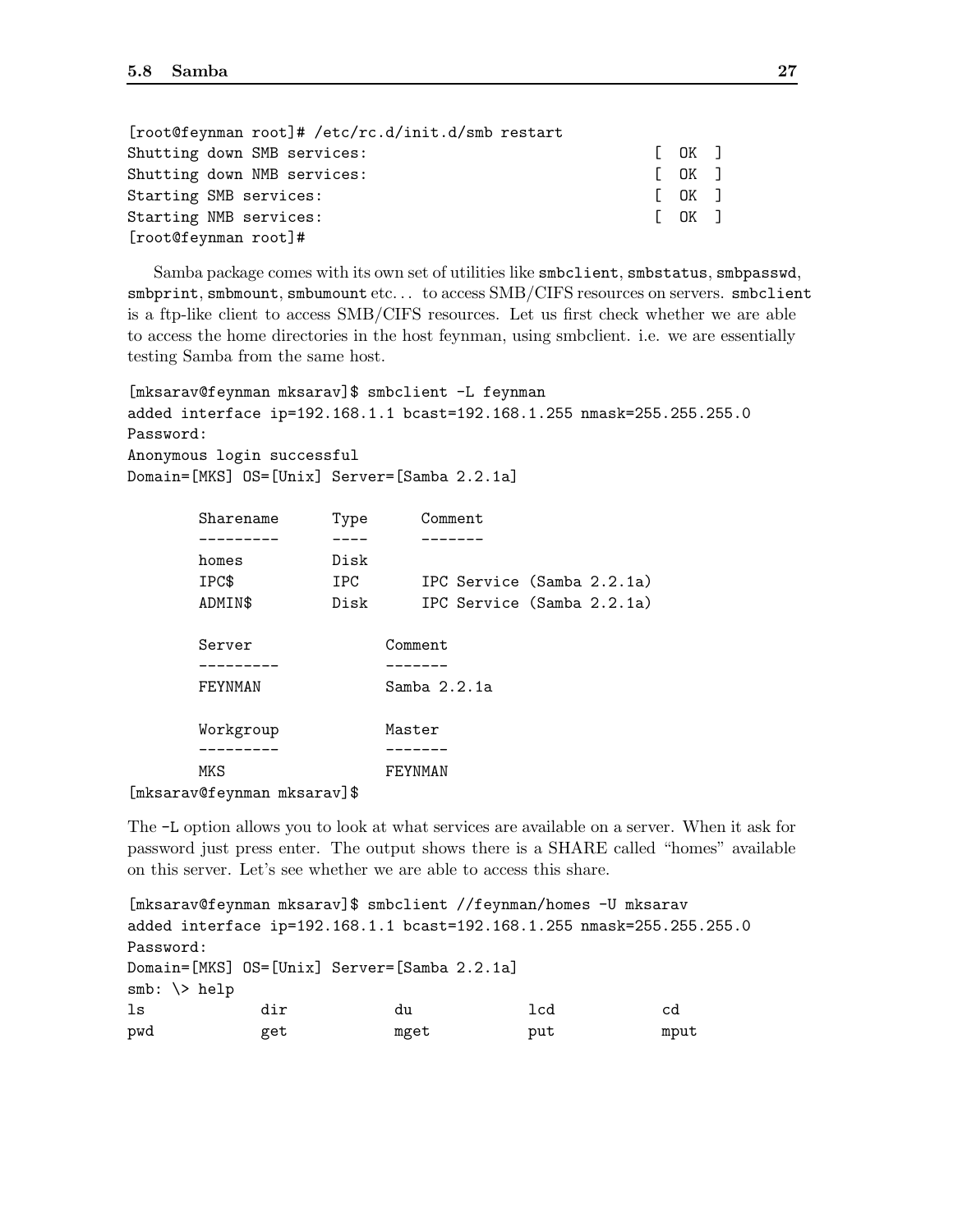| rename    | more    | mask      | del       | open      |
|-----------|---------|-----------|-----------|-----------|
| rm        | mkdir   | md        | rmdir     | rd        |
| prompt    | recurse | translate | lowercase | print     |
| printmode | queue   | cancel    | quit      | q         |
| exit      | newer   | archive   | tar       | blocksize |
| tarmode   | setmode | help      | 7         | history   |
|           |         |           |           |           |
| $smb$ :   |         |           |           |           |

The -U option tells the SMB username. The SMB service name is specified with //NetBIOS hostname/SMB share name. Here the NetBIOS hostname of the system is feynman and the SMB share name is homes. The  $smb: \ \>$  interface will exactly look like ftp interface and you can get/put the files from/to the mksarav home directory. So far we have been testing everything from the same host.

Let us see what WINDOWS Network Neighbourhood (or from My Network places) shows. Remember you should have enabled the settings NetBIOS over TCP/IP in the TCP/IP properties of the host ramanujan (now booted with WINDOWS). The Network Neighbourhood will now show a workgroup called "Mks". If you double click it, it will show something like:

#### Samba 2.2.1a (Feynman)

If you double click Feynman, then it will prompt you for a username/password. Here i have login with my username "mksarav" (smbusername) and my password (smbpassword). Now you will see something like:

# homes mksarav Printers and Faxes

Here both the shares homes and mksarav represent the home directory of the user mksarav in the host feynman. Now you can do anything with this share just like another windows folder.

Alternatively, you can also access the SMB service directly from the Internet Explorer browser by typing \\computername\sharename.

# Accessing WINDOWS shared folder from GNU/Linux

Let us share the folder  $C:\M$ P3> in the host ramanujan and try to access it from feynman. Right Click the folder MP3 in ramanujan, you will see sharing and security options. In that enable the Share this folder option and give the share name as MP3. This process might be slightly different depending upon whether you are using WIN9x/WIN2K. If you are in doubt, you can ask any local WIN expert.

Now, we can try to access this share from the GNU/Linux host feynman.

```
[mksarav@feynman mksarav]$ smbclient -L ramanujan -U Administrator
```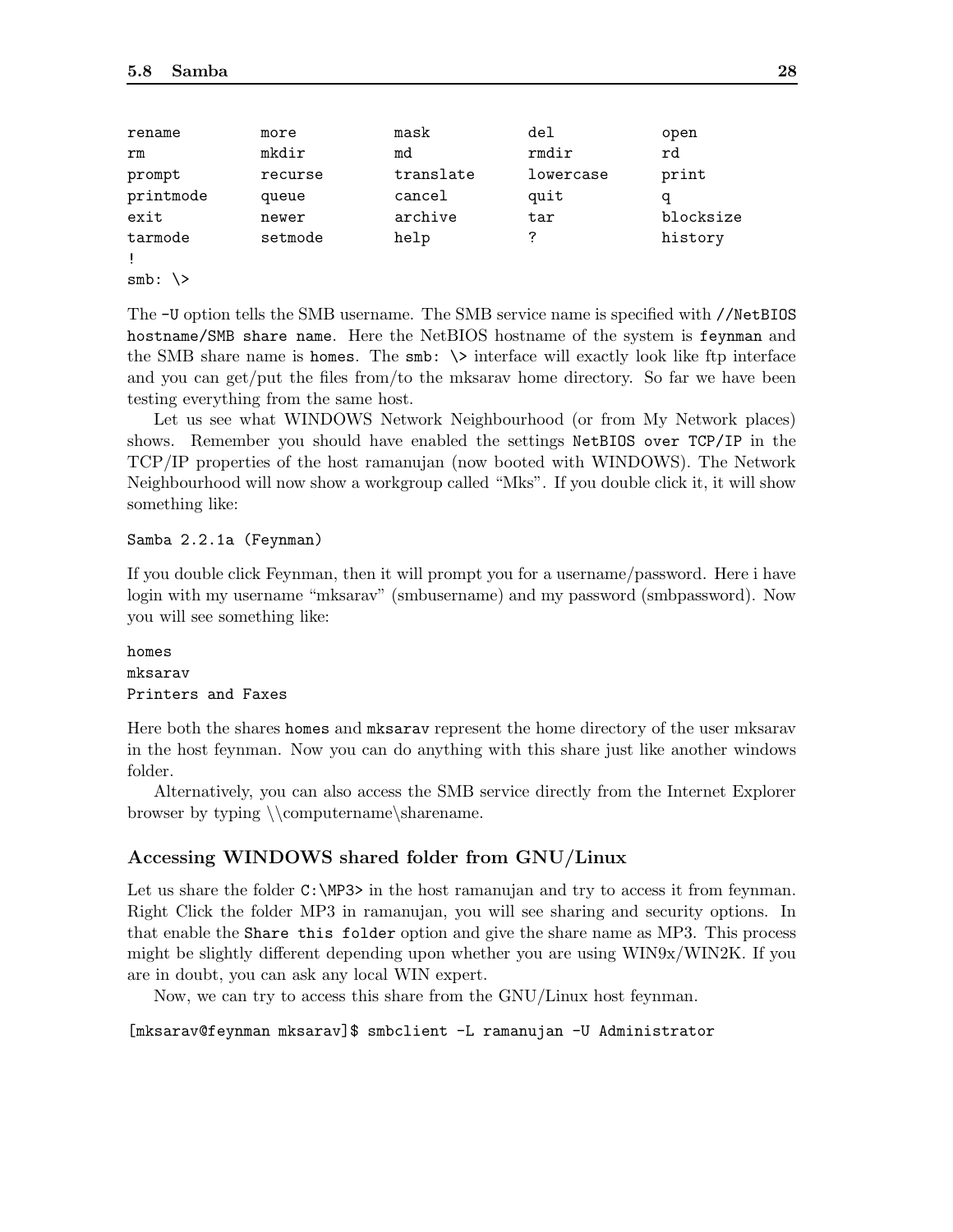added interface ip=192.168.1.1 bcast=192.168.1.255 nmask=255.255.255.0 Got a positive name query response from 192.168.1.2 ( 192.168.1.2 ) Password:

Domain=[WORKGROUP] OS=[Windows 5.1] Server=[Windows 2000 LAN Manager]

| Sharename       | Type    | Comment    |
|-----------------|---------|------------|
| . _ _ _ _ _ _ _ | . — — — | ------     |
| IPC\$           | TPC     | Remote TPC |
| mp3             | Disk    |            |
|                 |         |            |
| Server          |         | Comment    |
|                 |         |            |
| RAMANUJAN       |         |            |
|                 |         |            |
| Workgroup       |         | Master     |
|                 |         |            |
| MKS             |         | FEYNMAN    |
| WORKGROUP       |         | RAMANUJAN  |

[mksarav@feynman mksarav]\$

[mksarav@feynman mksarav]\$ smbclient //ramanujan/mp3 -U Administrator added interface ip=192.168.1.1 bcast=192.168.1.255 nmask=255.255.255.0 Got a positive name query response from 192.168.1.2 ( 192.168.1.2 ) Password: Domain=[WORKGROUP] OS=[Windows 5.1] Server=[Windows 2000 LAN Manager]  $smb: \> 1s$ D 0 Thu Feb 14 21:44:12 2002 .. D 0 Thu Feb 14 21:44:12 2002 Collections D 0 Thu Feb 14 21:51:40 2002

57175 blocks of size 262144. 44733 blocks available

 $smb: \ \&\$  quit

#### [mksarav@feynman mksarav]\$

In a big network, mostly you will find a WINS server running. In that case, you can include the option wins server in /etc/samba/smb.conf. Here is the file I use to access my university network SMB shares. For security reason the IP address has been blanked with x.

new D 0 Wed Feb 20 23:24:02 2002

[global]

```
workgroup = mks
interfaces = 137.132.x.x/xencrypt passwords = yes
smb passwd file = /etc/smbpasswd
wins server = 137.132.x.x
```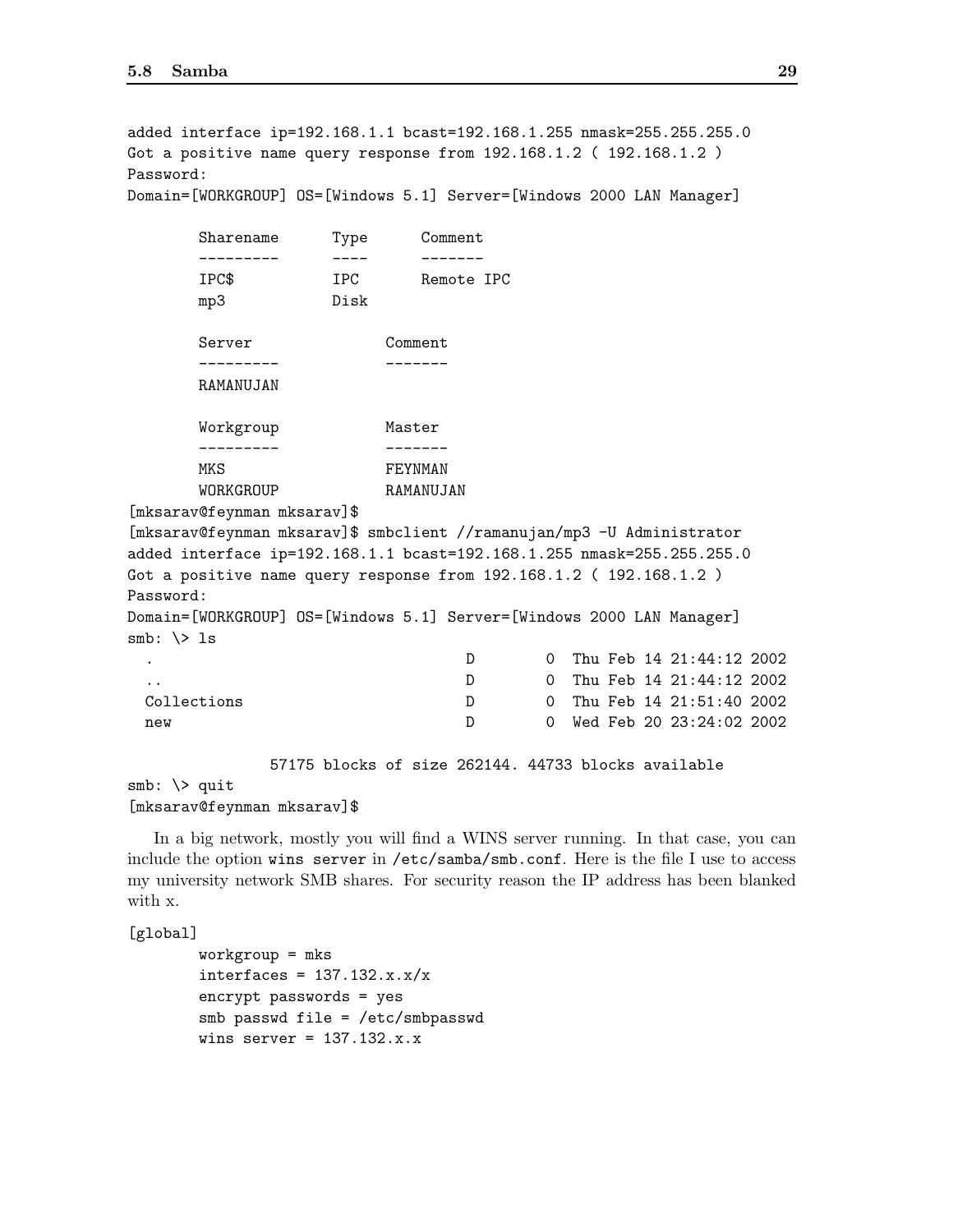[homes]

guest ok = no read only = no

Here is how i will access my university network:

[mksarav@hanuman mksarav]\$ smbclient -W nusstf -L nts27 -U dcssmk Password:

Here the option -W is used to mention the DOMAIN.

Sharing the printers is not covered in this tutorial but i will add it in a later version of this tutorial. For more information on SMB you can read SMB-HOWTO and also go through http://www.samba.org. At samba site, you will find lot of documentation.

# 6 Network Troubleshooting Utilities

A variety of network troubleshooting utilites are availble for GNU/Linux. In this section, we can see some of the essential utilities.

# 6.1 ping

The most commonly used utility to find out whether a host is alive or not is the "ping". We saw how to do this in Sec.5 on page 12. Some of the useful option with ping are:

- -R This option will set the RECORD ROUTE option in the ECHO REQUEST packet. When you use this option it will show the IP addresses of the intermediate routers that the packet is traversing. Since all these extra details are stored in the IP optional header space, at the maximum it can display only nine such routes. You can use traceroute instead of this.
- -s Specifies the number of data bytes to be sent. The default is 56. Thus the size of the outgoing IP packet will be 20 (IP header) + 8 (ICMP header) +  $56 = 84$  data bytes.
- -f Flood ping. Outputs packets as fast as they come back or one hundred times per second, whichever is more. This option will be very much useful for doing some performance measurements. For every ECHO REQUEST sent a period "." is printed, while for every ECHO REPLY received a backspace is printed. This provides a rapid display of how many packets are being dropped. Only the super-user may use this option. This will create excessive traffic on a network and should be used with caution.

Go through the man pages for more details and some of the pitfalls of ping.

# 6.2 tcpdump

If you want to see how the real packets will look like on the network, then tcpdump is your friend. It prints out the headers of packets on a network interface. You can specify which packets you want to see. A variety of boolean expression can be mentioned to filter and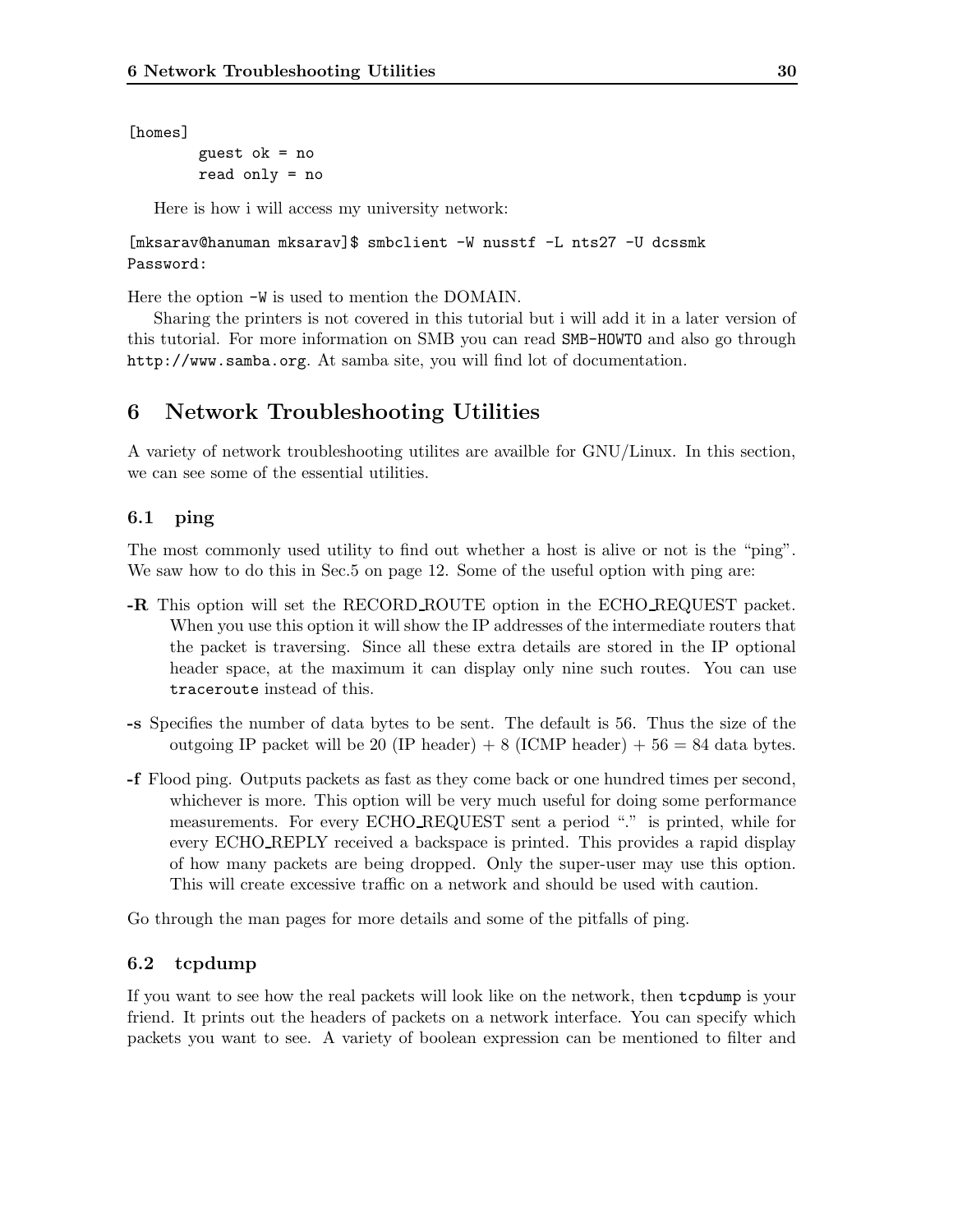see particular types of packets. The most commonly used option is  $-i$  to tell tcpdump to capture the packets from that particular interface. Let us ping ramanujan from feynman and see the tcpdump output. In one of the console you run the tcpdump -i eth0 icmp command as root and from other console you do ping -c1 ramanujan.

```
[root@feynman root]# tcpdump -i eth0 icmp
tcpdump: listening on eth0
16:09:58.134196 feynman > ramanujan: icmp: echo request (DF)
16:09:58.134354 ramanujan > feynman: icmp: echo reply
136 packets received by filter
0 packets dropped by kernel
```
[root@feynman root]#

The icmp option above will tell tcpdump to show only the ICMP packets. Some of the useful options are:

- -s With this option you can specify a particular number of bytes of data to be collected from each packet rather than the default of 68.
- -w You have to mention a file name so that the raw packets will be written to that file rather than parsing and printing them out on the console. They can be later printed with the -r option.

Don't underestimate the use of **tcpdump**. You can do a variety of troubleshooting using it. W. Richard Stevens has used this tool extensively for his book TCP/IP Illustrated - Vol.I.

#### 6.3 ipgrab

ipgrab is similar to tcpdump but much more user friendly. It will print out the packet headers in plain ASCII output if you want. Here is the "ipgrab" output of the ping -c1 feynman:

[root@ramanujan root]# ipgrab -ieth0 icmp

ipgrab 0.9.8 Listening on device eth0 (ethernet)

|                       | Ethernet (1014193584.000364) |  |  |  |
|-----------------------|------------------------------|--|--|--|
| Hardware source:      | 00:60:97:db:8d:96            |  |  |  |
| Hardware destination: | 00:90:27:90:e6:6b            |  |  |  |
| Type / Length:        | $0x800$ (IP)                 |  |  |  |
| Media length:         | 98                           |  |  |  |
|                       |                              |  |  |  |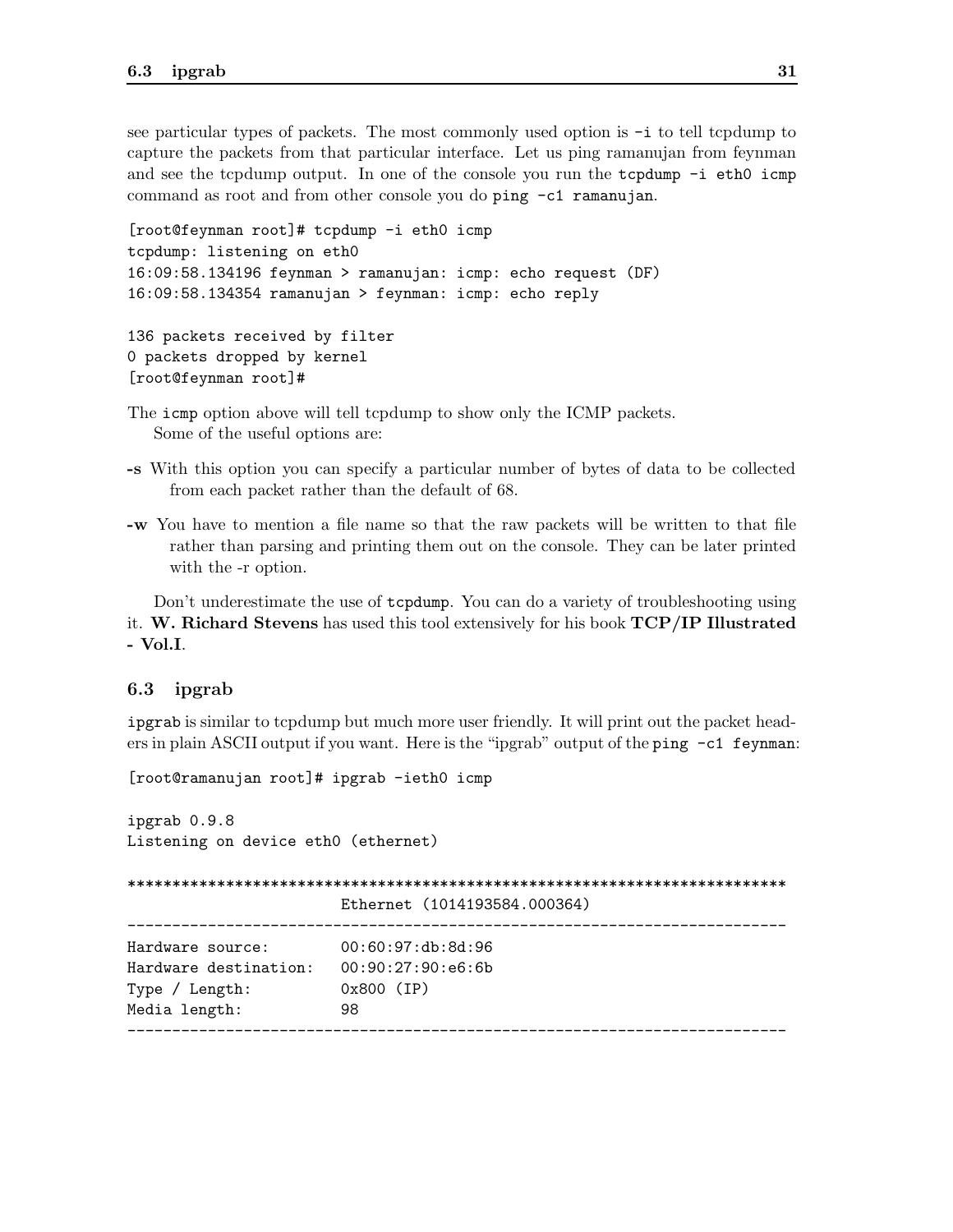|                       | IP Header                    |
|-----------------------|------------------------------|
| Version:              | 4                            |
| Header length:        | 5 (20 bytes)                 |
| TOS:                  | 0x00                         |
| Total length:         | 84                           |
| Identification:       | 0                            |
| Fragmentation offset: | 0                            |
| Unused bit:           | 0                            |
| Don't fragment bit:   | 1                            |
| More fragments bit:   | 0                            |
| Time to live:         | 64                           |
| Protocol:             | $1$ (ICMP)                   |
| Header checksum:      | 46681                        |
| Source address:       | 192.168.1.2                  |
| Destination address:  | 192.168.1.1                  |
|                       | ICMP Header                  |
| Type:                 | 8 (echo request)             |
| Code:                 | 0                            |
| Checksum:             | 51972                        |
| Identifier:           | 23832                        |
| Sequence number:      | 0                            |
|                       |                              |
|                       | Ethernet (1014193584.000527) |
| Hardware source:      | 00:90:27:90:e6:6b            |
| Hardware destination: | 00:60:97:db:8d:96            |
| Type / Length:        | 0x800 (IP)                   |
| Media length:         | 98                           |
|                       | IP Header                    |
| Version:              | 4                            |
| Header length:        | 5 (20 bytes)                 |
| TOS:                  | 0x00                         |
| Total length:         | 84                           |
| Identification:       | 24552                        |
| Fragmentation offset: | 0                            |
| Unused bit:           | 0                            |
| Don't fragment bit:   | 0                            |
| More fragments bit:   | 0                            |
| Time to live:         | 255                          |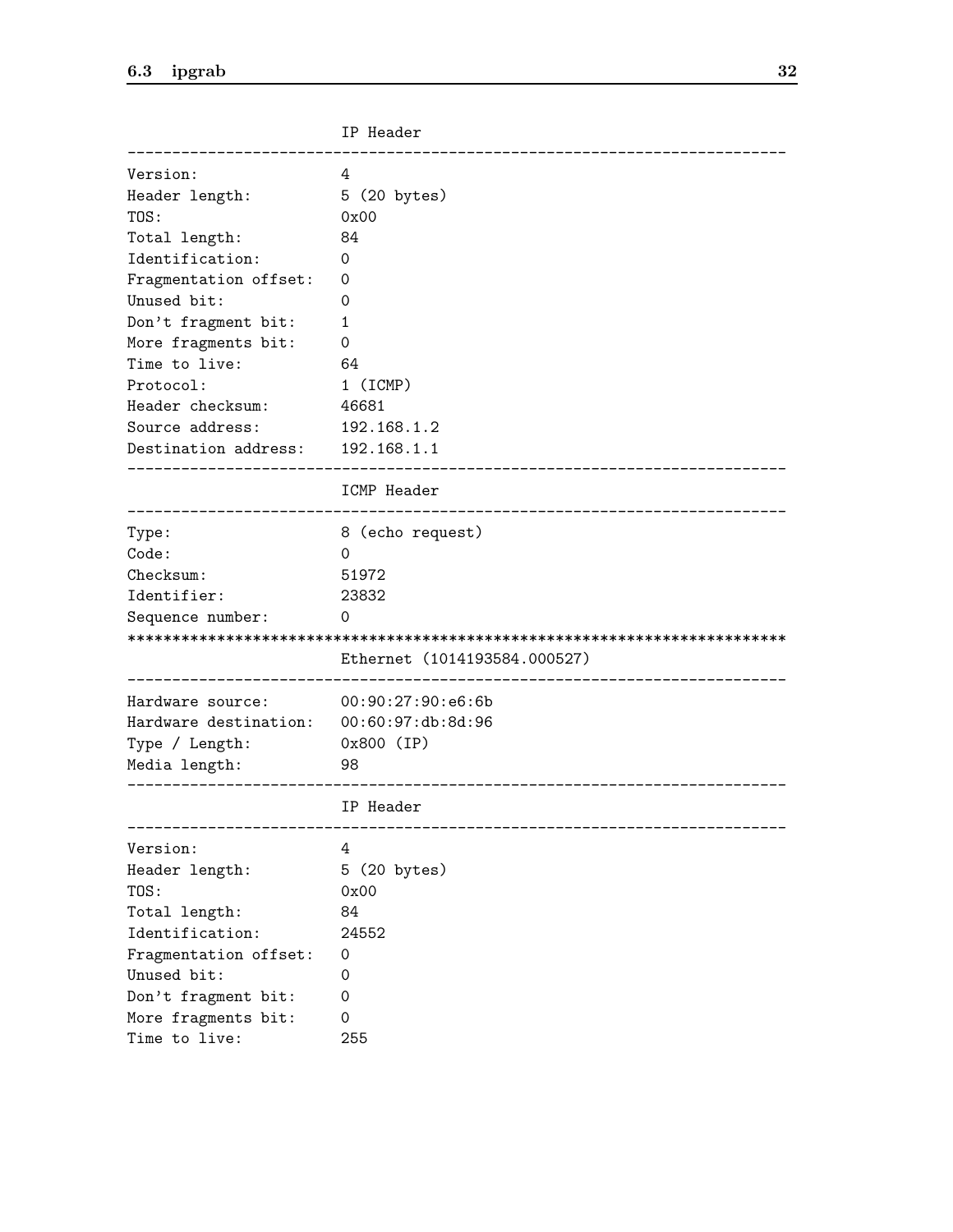| Protocol:<br>Header checksum: 55152<br>Source address: 192.168.1.1<br>Destination address: $192.168.1.2$                             | 1 (ICMP)       |
|--------------------------------------------------------------------------------------------------------------------------------------|----------------|
|                                                                                                                                      | ICMP Header    |
| Type:                                                                                                                                | 0 (echo reply) |
| Code:                                                                                                                                | $\Omega$       |
| Checksum:                                                                                                                            | 54020          |
| Identifier:                                                                                                                          | 23832          |
| Sequence number:                                                                                                                     | $\mathbf 0$    |
| 0 packets dropped by kernel<br>ARP: 0<br>IP: 2<br>ICMP: 2<br>IGMP: 0<br>UDP: 0<br>TCP: 0<br>IPX: 0<br>GRE: 0<br>IPv6: 0<br>ICMPv6: 0 |                |
| OSPF:<br>$\overline{0}$                                                                                                              |                |
| RSVP: 0                                                                                                                              |                |
| AH:<br>$\overline{0}$                                                                                                                |                |
| ESP:<br>$\Omega$                                                                                                                     |                |

You can download ipgrab from  $http://ipgrab.sourceforge.net$ . First go through the manual pages which is available on the same site.

## 6.4 netstat

netstat will print network connection details, routing tables, interface statistics, and other details. You will appreciate the output of netstat if you know how the TCP/IP protocols work.

# 6.5 traceroute

Using the ping -R option you can't see much about the routes that a packet traverse to reach the destionation host. However traceroute will provide you the details of each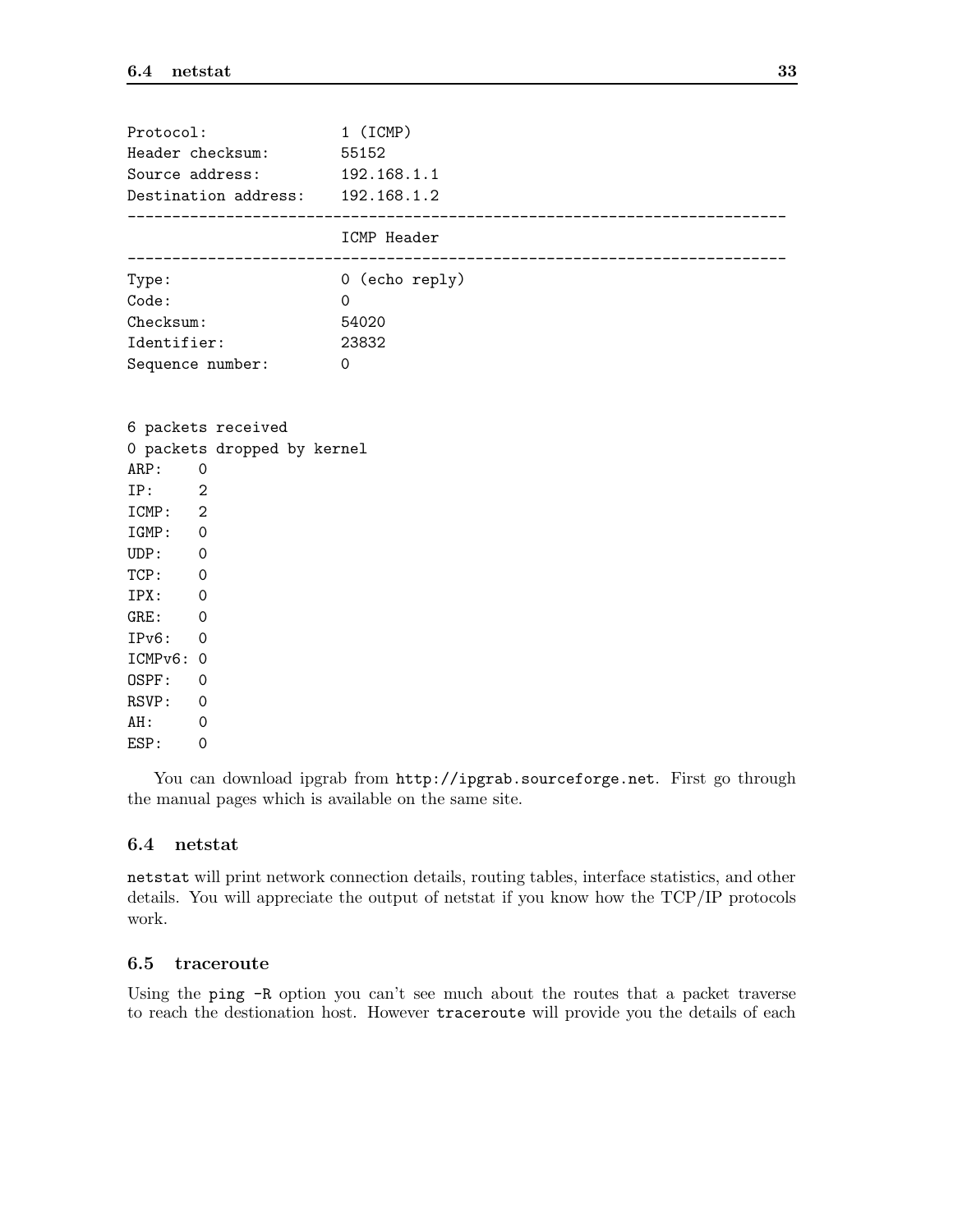intermediate router that the packet traverse. However the packet need not has to go through the same route each time.

```
[mksarav@hanuman mksarav]$ /usr/sbin/traceroute mksarav.tripod.com
traceroute to mksarav.tripod.com (209.202.196.70), 30 hops max, 38 byte packets
1 gw6509a-81a.comp.nus.edu.sg (137.132.81.6) 0.571 ms 0.474 ms 0.435 ms
2 115-19.priv.nus.edu.sg (172.18.115.19) 0.668 ms 0.696 ms 0.640 ms
3 core-pgp-vlan143.priv.nus.edu.sg (172.18.20.129) 0.711 ms 0.739 ms 0.703 ms
4 core-cc-vlan21.priv.nus.edu.sg (172.18.20.5) 0.735 ms 0.685 ms 0.651 ms
5 svrfrm1-cc-vlan165.priv.nus.edu.sg (172.18.20.90) 0.993 ms 0.786 ms 0.808 ms
6 gk-pix-f1-821.nus.edu.sg (137.132.3.130) 2.383 ms 3.507 ms 5.626 ms
7 165.21.48.101 (165.21.48.101) 178.774 ms 175.404 ms 184.515 ms
8 GE-1-1-0.bedok.singnet.com.sg (165.21.12.1) 183.482 ms 185.186 ms 185.768 ms
9 POS2-0.tp-core1.ix.singtel.com (202.160.250.53) 176.590 ms 178.955 ms 184.295 ms
10 POS0-1.above-core1.ix.singtel.com (202.160.250.34) 368.292 ms 363.799 ms 385.227 ms
11 POS2-0.paix-core1.ix.singtel.com (202.160.250.46) 379.003 ms 375.040 ms 377.120 ms
12 paix.exodus.net (198.32.176.15) 364.584 ms 374.864 ms 370.863 ms
13 bbr02-p3-0.sntc08.exodus.net (209.185.9.233) 383.027 ms 378.060 ms 376.887 ms
14 bbr01-p8-0.sntc04.exodus.net (206.79.9.186) 374.507 ms 369.439 ms 372.050 ms
15 bbr01-p1-0.ftwo01.exodus.net (209.185.9.110) 421.193 ms 417.206 ms 416.456 ms
16 bbr02-p3-0.ekgv01.exodus.net (206.79.9.54) 447.018 ms 437.996 ms 436.417 ms
17 bbr01-p2-0.okbr01.exodus.net (206.79.9.129) 433.585 ms 421.279 ms 436.054 ms
18 bbr02-p6-0.wlhm01.exodus.net (209.185.9.118) 448.084 ms 443.928 ms 442.889 ms
19 dcr03-g1-0.wlhm01.exodus.net (64.14.70.49) 451.590 ms 450.102 ms *
20 csr02-ve243.wlhm01.exodus.net (64.14.70.26) 447.934 ms * 455.011 ms
21 209.67.242.86 (209.67.242.86) 451.882 ms !X 447.694 ms !X 446.326 ms !X
[mksarav@hanuman mksarav]$
```
Find out from the man traceroute what the !X in the output means.

#### 6.6 tracepath

tracepath traces path to a destination host discovering MTU (Maximum Transmission Unit) along the path. This will help you to identify the bottleneck link in the path to a destination.

[mksarav@hanuman mksarav]\$ /usr/sbin/tracepath www.bbc.co.uk

|     | 1?: [LOCALHOST]<br>pmtu 1500                      |                   |
|-----|---------------------------------------------------|-------------------|
| 1:  | gw6509a-81a.comp.nus.edu.sg (137.132.81.6)        | 2.072ms           |
| 2:  | 115-19.priv.nus.edu.sg (172.18.115.19)            | 2.282ms           |
| 3:  | core-pgp-vlan143.priv.nus.edu.sg (172.18.20.129)  | 2.384ms           |
| 4 : | core-cc-vlan21.priv.nus.edu.sg (172.18.20.5)      | 2.392ms           |
| 5:  | svrfrm1-cc-vlan165.priv.nus.edu.sg (172.18.20.90) | 2.394ms           |
| 6:  | gk-pix-f1-821.nus.edu.sg (137.132.3.130)          | 5.078ms           |
| 7:  | 165.21.48.101 (165.21.48.101)                     | 181.171ms         |
| 8:  | $GE-1-1-0.$ bedok.singnet.com.sg $(165.21.12.1)$  | asymm 9 173.820ms |
| 9:  | P0S2-0.tp-core1.ix.singtel.com (202.160.250.53)   | 174.541ms         |
| 10: | POS1-0.tp-core2.ix.singtel.com (202.160.250.150)  | 384.624ms         |
| 11: | P0S2-0.paix-core1.ix.singtel.com (202.160.250.46) | 393.607ms         |
| 12: | 198.32.176.151 (198.32.176.151)                   | 392.192ms         |
|     |                                                   |                   |